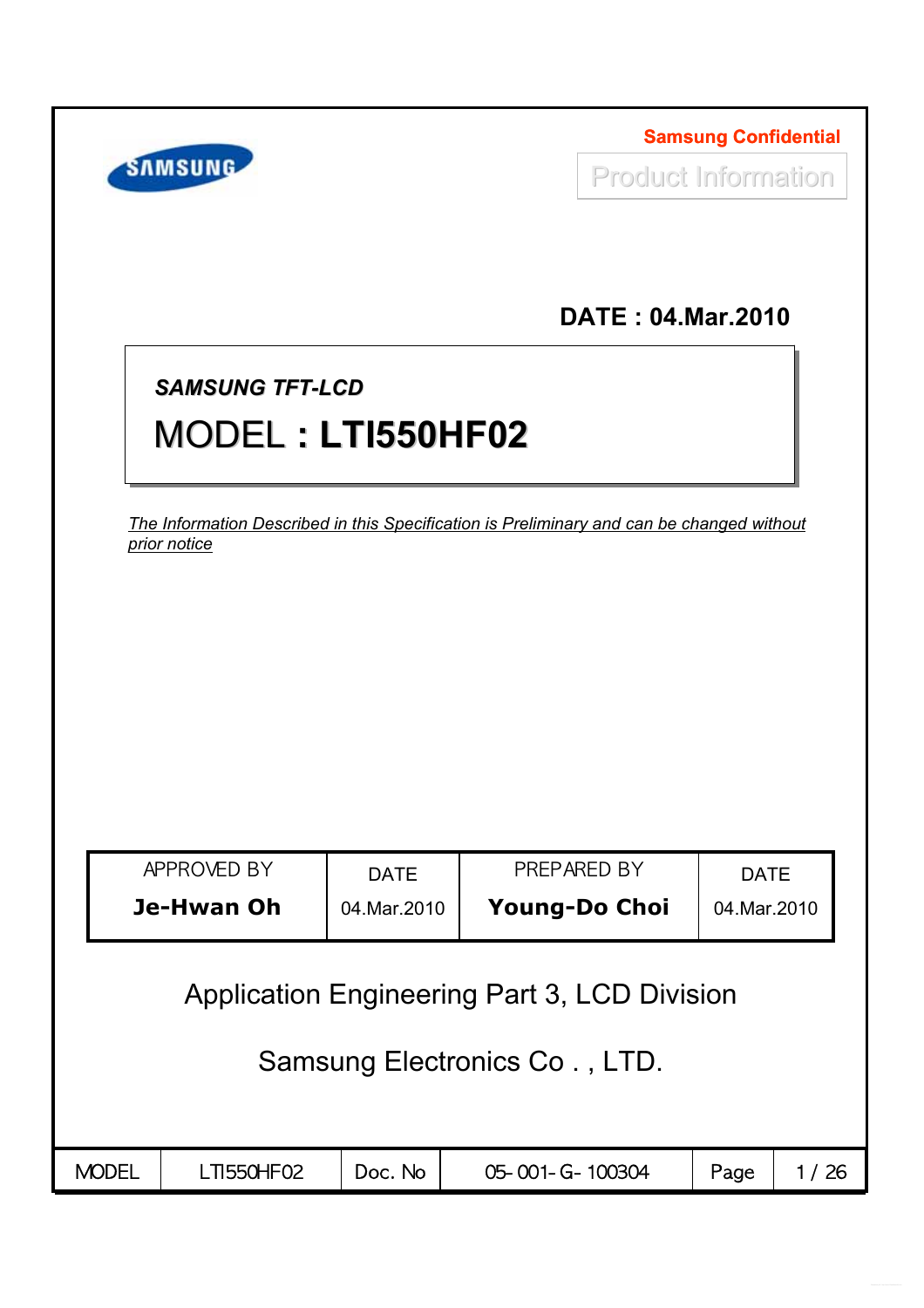|                                                                                                  |                                                                                                                                                                                               |         | <b>Contents</b>                                                                                        | <b>Samsung Confidential</b> |      |  |  |
|--------------------------------------------------------------------------------------------------|-----------------------------------------------------------------------------------------------------------------------------------------------------------------------------------------------|---------|--------------------------------------------------------------------------------------------------------|-----------------------------|------|--|--|
|                                                                                                  |                                                                                                                                                                                               |         |                                                                                                        |                             |      |  |  |
|                                                                                                  |                                                                                                                                                                                               |         |                                                                                                        |                             |      |  |  |
|                                                                                                  |                                                                                                                                                                                               |         |                                                                                                        |                             |      |  |  |
|                                                                                                  |                                                                                                                                                                                               |         |                                                                                                        |                             |      |  |  |
|                                                                                                  |                                                                                                                                                                                               |         | 2. Application information for DID (Digital Information Display) --------------------------------- (6) |                             |      |  |  |
|                                                                                                  |                                                                                                                                                                                               |         |                                                                                                        |                             |      |  |  |
|                                                                                                  | 4.1 TFT LCD Module<br>4.2 Back Light Unit<br>4.3 Inverter Input & Specification                                                                                                               |         |                                                                                                        |                             |      |  |  |
|                                                                                                  | 5.1 LVDS Connector<br>5.2 Inverter Input Pin Configuration<br>5.3 Inverter Input Power Sequence<br>5.4 LVDS Interface<br>5.5 Input Signals, Basic Display Colors and Gray Scale of Each Color |         |                                                                                                        |                             |      |  |  |
|                                                                                                  | 6.1 Timing Parameters (DE only mode)<br>6.2 Timing Diagrams of interface Signal (DE only mode)<br>6.3 Power ON/OFF Sequence                                                                   |         |                                                                                                        |                             |      |  |  |
|                                                                                                  |                                                                                                                                                                                               |         |                                                                                                        |                             |      |  |  |
|                                                                                                  |                                                                                                                                                                                               |         |                                                                                                        |                             |      |  |  |
|                                                                                                  |                                                                                                                                                                                               |         |                                                                                                        |                             |      |  |  |
| 10.1 Handling<br>10.2 Storage<br>10.3 Operation<br>10.4 Operation Condition Guide<br>10.5 Others |                                                                                                                                                                                               |         |                                                                                                        |                             |      |  |  |
| <b>MODEL</b>                                                                                     | LTI550HF02                                                                                                                                                                                    | Doc. No | 05-001-G-100304                                                                                        | Page                        | 2/26 |  |  |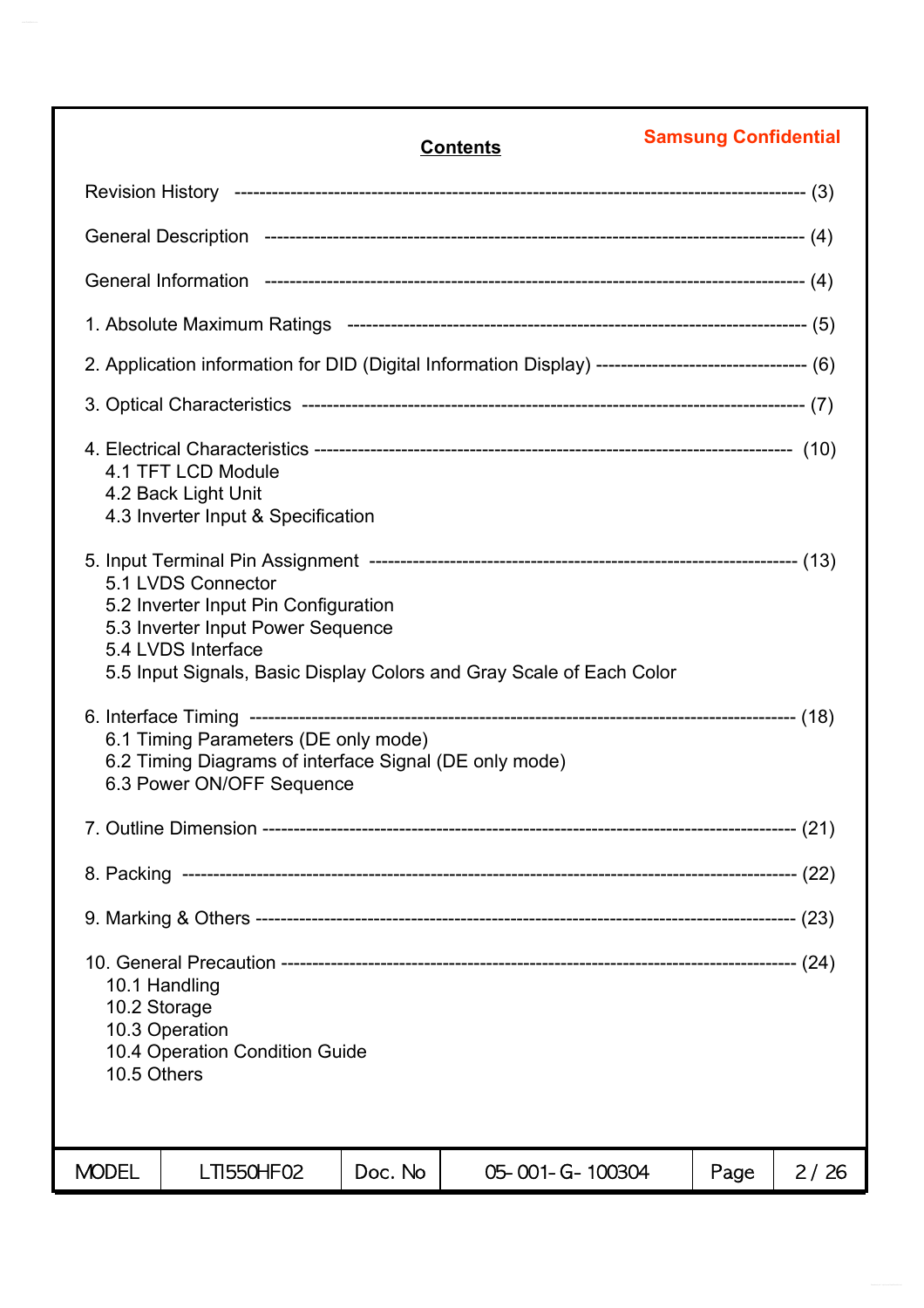# **Samsung Confidential \* Revision History**

| Date             | Rev.<br>No. | Page           | Summary                                                                                                                              |
|------------------|-------------|----------------|--------------------------------------------------------------------------------------------------------------------------------------|
| Feb.18,<br>2010  | 000         | all            | First issued                                                                                                                         |
|                  |             | $\overline{7}$ | Response time Falling (Tf) Max.: 7.0msec $\rightarrow$ 8.0msec                                                                       |
|                  |             | 10             | $I_{DD}$ Max : 4A,<br>H-Stripe Pattern Image: correction                                                                             |
| Mar. 04,<br>2010 | 001         | 13             | Pin assignment<br>No 47: Hertz0 $\rightarrow$ Input Frequency select (50/60Hz)<br>No 48: Hertz1 $\rightarrow$ No connction           |
|                  |             | 15             | Inverter pin configuration<br>No 13 No connection $\rightarrow$ Dimming control<br>No 14 Dimming Control $\rightarrow$ No Connection |

| <b>MODEL</b> | <b>TI550HF02</b> | No.<br>DOC. | 05-001-G-100304 | Page |  |
|--------------|------------------|-------------|-----------------|------|--|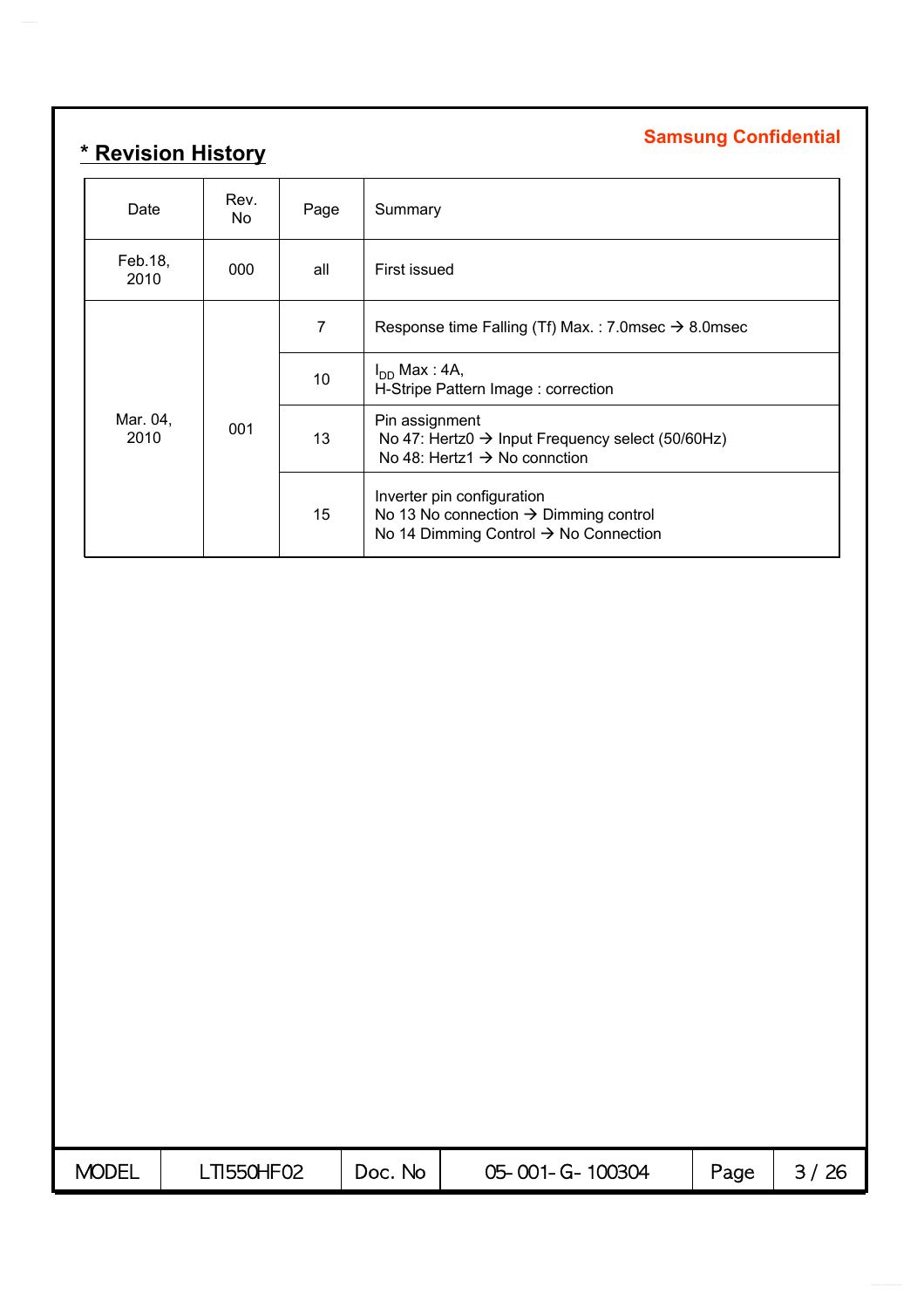### **General Description**

#### **Samsung Confidential**

#### **Description**

LTI550HF02 is a color active matrix liquid crystal display (LCD) that uses amorphous silicon TFT(Thin Film Transistor) as switching components. This model is composed of a TFT LCD panel, a driver circuit and a backlight unit. The resolution of a 55.0" is 1920 x 1080 and this model can display up to 16.7 million colors with wide viewing angle of 89° or higher in all directions. This panel is intended to support applications to provide a excellent performance for Flat Panel Display such as Display terminals for AV application products and Digital Information Display (DID).

#### **Features**

- RoHS compliance (Pb-free)
- High contrast ratio, High luminance
- SPVA(Super Patterned Vertical Align) mode
- Wide viewing angle  $(\pm 178^\circ)$
- High speed response
- Narrow bezel
- Doubling mode with FRC after LVDS 60Hz Input
- Landscape / Portrait type compatible
- Wide UXGA (1920 x 1080 pixels) resolution (16:9)
- **Low power consumption**
- Direct Type 18 CCFTs(Cold Cathode Fluorescent Tube)
- LVDS (Low Voltage Differential Signaling) interface (2pixel/clock)

#### **General Information**

|                                  | <b>Items</b>               |                   |         | Specification                                        | Unit   | <b>Note</b>  |        |
|----------------------------------|----------------------------|-------------------|---------|------------------------------------------------------|--------|--------------|--------|
|                                  | Module Size                |                   |         | 1242.2(H <sub>TYP</sub> ) x 713.0(V <sub>TYP</sub> ) | mm     | $\pm$ 1.0mm  |        |
|                                  |                            |                   |         | 68.5( $D_{MAX}$ )                                    |        |              |        |
|                                  | Weight                     |                   |         | 23,000(Max.)                                         | g      |              |        |
|                                  | <b>Pixel Pitch</b>         |                   |         | $0.21(H) \times 0.63(V)$                             | mm     |              |        |
|                                  | <b>Active Display Area</b> |                   |         | $1209.6(H) \times 680.4(V)$                          | mm     |              |        |
|                                  | <b>Surface Treatment</b>   | Haze 44 %         |         |                                                      |        | Anti – glare |        |
|                                  | <b>Display Colors</b>      |                   |         | 8 bit - 16.7M                                        | colors |              |        |
|                                  | Number of Pixels           |                   |         | 1920 x 1080                                          | pixel  |              |        |
|                                  | <b>Pixel Arrangement</b>   |                   |         | <b>RGB</b> vertical stripe                           |        |              |        |
|                                  | Display Mode               |                   |         | <b>Normally Black</b>                                |        |              |        |
| Luminance of White<br>700 (Typ.) |                            | cd/m <sup>2</sup> |         |                                                      |        |              |        |
|                                  |                            |                   |         |                                                      |        |              |        |
| <b>MODEL</b>                     | <b>LTI550HF02</b>          |                   | Doc. No | 05-001-G-100304                                      |        | Page         | 4 / 26 |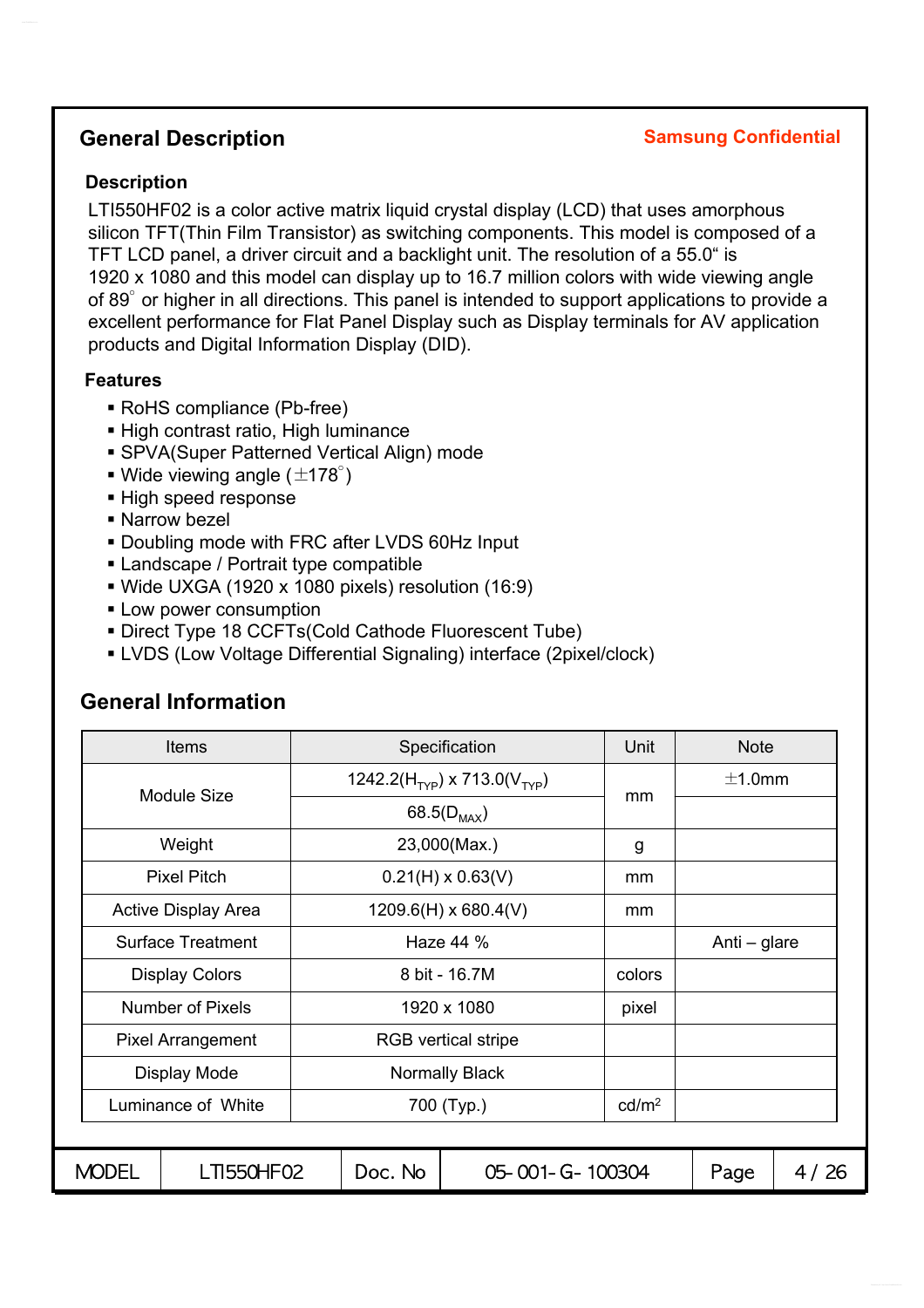### **1. Absolute Maximum Ratings**

If the condition exceeds maximum ratings, it can cause malfunction or unrecoverable damage to the device.

| <b>Item</b>                 | Symbol           | Min.                      | Max.           | Unit | <b>Note</b> |                   |
|-----------------------------|------------------|---------------------------|----------------|------|-------------|-------------------|
| <b>Power Supply Voltage</b> |                  | $\rm V_{DD}$              | <b>GND-0.5</b> | 13.2 | V           | (1)               |
| Storage temperature         |                  | $\mathsf{T}_{\text{STG}}$ | $-20$          | 60   | C           | (2)               |
| Glass surface               | Center           |                           | $\overline{0}$ | 50   | ℃           |                   |
| temperature<br>(Operation)  | T. Uniformity    | $\triangle$ T             |                | 10   | Ĉ           | (2),(5)           |
| Shock (non - operating)     | $S_{\text{nop}}$ |                           | 30             | G    | (3)         |                   |
| Vibration (non - operating) |                  | $V_{\mathsf{nop}}$        |                | 1.5  | G           | $\left( 4\right)$ |

#### Note (1) Ta=  $25 \pm 2$  °C

(2) Temperature and relative humidity range are shown in the figure below.

- a. 90 % RH Max. (Ta  $\leq$  39 °C)
- b. Relative Humidity is 90% or less. (Ta > 39 °C)
- c. No condensation
- (3) 11ms, sine wave, one time for  $\pm X$ ,  $\pm Y$ ,  $\pm Z$  axis
- (4) 10-300 Hz, Sweep rate 10min, 30min for X,Y,Z axis

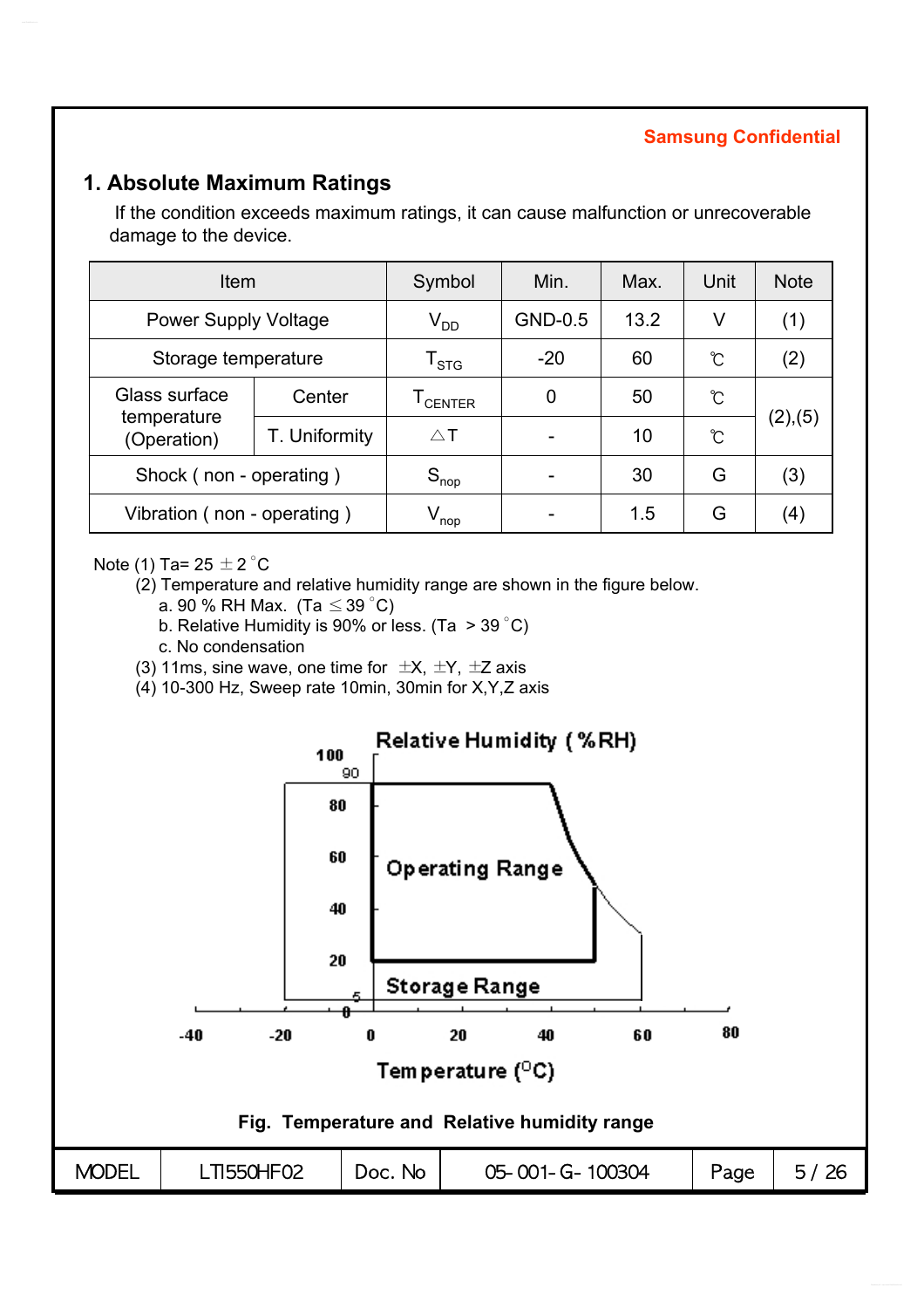

 $\triangle T$  should be less than 10℃ ( $\triangle T = |T_{\text{CENTER}} - T_{\text{CORNER}}|$ )

 $T_{\text{CHTFR}}$ : Temperature of the center of the glass surface (Test point 5)  $T_{\text{CDNEP}}$ : Temperature of each edge of the glass surface (Test point 1~4)

# **2. Application information for DID (Digital Information Display)**

A long-term display like DID application may cause uneven display including image retention. To optimize module's lifetime and function, several operating usages are required.

1. Normal operating condition

- Temperature: 20  $\pm$  15℃
- Humidity: 55  $\pm$  20 %
- Display pattern: moving picture or regular switchover display

Note) Long-term static information image may cause uneven display.

- 2. Operating usages under abnormal operating condition. Note (1)
- a. Ambient condition
- Well-ventilated place is recommended to set up DID system.
- b. Power off and screen saver
- Periodical power-off or screen saver is needed after long-term static display. Note (2)
- 3. Operating usages to protect uneven display due to long-term static information display
	- a. Suitable operating time for E-DID : under 20 hours a day.
	- b. Periodical display contents change from static image to moving picture.
	- Liquid crystal refresh time is required.
	- c. Periodical background color and character (image) color change
	- Use different colors for background and character (image), respectively.
	- Change colors periodically.
- d. Avoid combination of background and character with large different luminance.

Note (1) Abnormal condition means every operating condition except normal operating condition. Note (2) Moving picture or black pattern is strongly recommended for screen saver.

4. Lifetime in this spec is guaranteed only when DID is used under right operating usages.

| <b>MODEL</b> | LTI550HF02 | No.<br>Doc. | 05-001-G-100304 | Page | 26<br>$\sigma$ |
|--------------|------------|-------------|-----------------|------|----------------|
|--------------|------------|-------------|-----------------|------|----------------|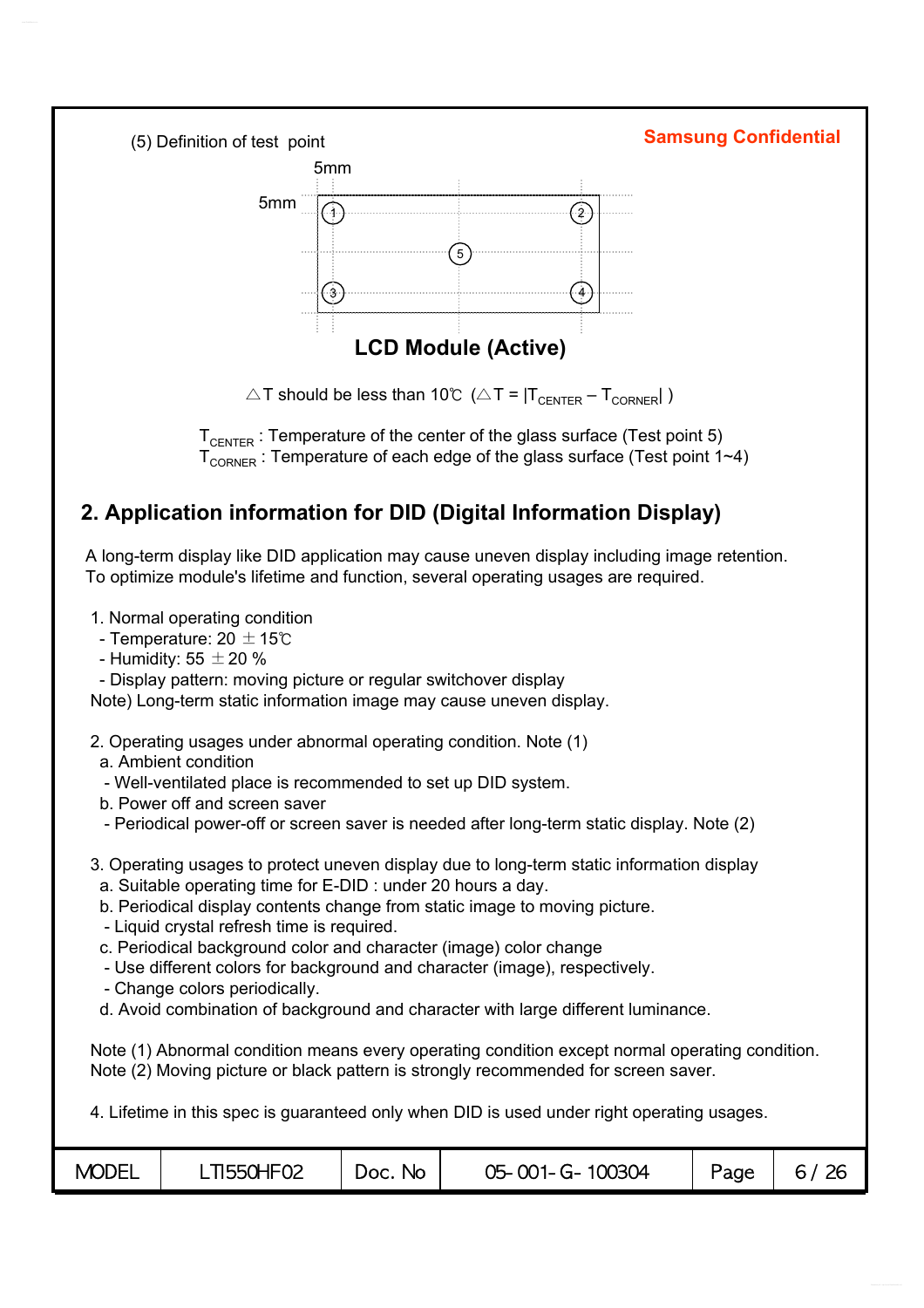# **3. Optical Characteristics**

#### **Samsung Confidential**

The optical characteristics should be measured in a dark room or equivalent. Measuring equipment : TOPCON BM-7,SPECTRORADIOMETER SR-3

| Item                                        |             | Symbol                           | Condition                 | Min.                         | Typ.                     | Max.                     | Unit              | <b>Note</b>        |
|---------------------------------------------|-------------|----------------------------------|---------------------------|------------------------------|--------------------------|--------------------------|-------------------|--------------------|
| <b>Contrast Ratio</b><br>(Center of screen) |             | C/R                              |                           | 3500                         | 4000                     | $\overline{\phantom{a}}$ |                   | (3)<br>SR-3        |
|                                             | Rising      | <b>Tr</b>                        |                           | $\blacksquare$               | 10                       | 13                       |                   |                    |
| Response<br>Time                            | Falling     | <b>Tf</b>                        |                           |                              | $6\phantom{1}$           | 8                        | msec              | (5)<br><b>BM-7</b> |
|                                             | G-to-G      | Tg                               |                           | $\overline{\phantom{0}}$     | 8                        | $\blacksquare$           |                   |                    |
| Luminance of White<br>(Center of screen)    |             | $Y_L$                            | Normal<br>$\theta L, R=0$ | 600                          | 700                      | $\overline{\phantom{a}}$ | cd/m <sup>2</sup> | (6)<br>SR-3        |
|                                             |             | <b>Rx</b>                        | $\theta$ U,D=0            |                              |                          |                          |                   |                    |
|                                             | Red         | <b>Ry</b>                        | Viewing                   |                              |                          |                          | TYP.              | (7), (8)<br>SR-3   |
| Color<br>Chromaticity<br>(CIE 1931)         |             | Gx                               | Angle                     |                              |                          |                          |                   |                    |
|                                             | Green       | Gy                               |                           | TYP.                         |                          |                          |                   |                    |
|                                             |             | Bx                               |                           | $-0.03$                      |                          | $+0.03$                  | <b>TBD</b>        |                    |
|                                             | <b>Blue</b> | By                               |                           |                              |                          |                          |                   |                    |
|                                             |             | Wx                               |                           |                              |                          |                          |                   |                    |
|                                             | White       | Wy                               |                           |                              |                          |                          |                   |                    |
| <b>Color Gamut</b>                          |             |                                  |                           | $\qquad \qquad \blacksquare$ | 72                       | $\overline{\phantom{a}}$ | $\%$              | (7)<br>SR-3        |
| Color Temperature                           |             |                                  |                           | -                            | 10,000                   | $\overline{\phantom{a}}$ | Κ                 | (7)<br>SR-3        |
|                                             |             | $\theta_L$                       |                           | 75                           | 89                       | $\blacksquare$           |                   |                    |
| Viewing                                     | Hor.        | $\theta_{\sf R}$                 |                           | 75                           | 89                       | $\blacksquare$           |                   | (8)                |
| Angle                                       |             | $\theta_{\rm U}$                 | $C/R \ge 10$              | 75                           | 89                       | $\blacksquare$           | Degree            | SR-3               |
|                                             | Ver.        | $\boldsymbol{\theta}_\mathsf{D}$ |                           | 75                           | 89                       | $\overline{\phantom{a}}$ |                   |                    |
| <b>Brightness Uniformity</b><br>(9 Points)  |             | $\mathsf{B}_{\mathsf{uni}}$      |                           | $\qquad \qquad \blacksquare$ | $\overline{\phantom{a}}$ | 25                       | %                 | (4)<br>SR-3        |

(Ta = 25  $\pm$  2°C, V<sub>DD</sub> = 12V, f<sub>V</sub> = 60Hz, f<sub>DCLK</sub> = 74.25MHz, I<sub>L</sub> = 12.5mArms)

Note (1) Test Equipment Setup

The measurement should be executed in a stable, windless and dark room between 40min and 60min after lighting the backlight at the given temperature for stabilization of the backlight. This should be measured in the center of screen.

Single lamp current : 13.5mA Environment condition : Ta = 25  $\pm$  2 °C

| <b>MODEL</b><br><b>TI550HF02</b><br>05-001-G-100304<br><b>No</b><br>Page<br>Doc. |
|----------------------------------------------------------------------------------|
|----------------------------------------------------------------------------------|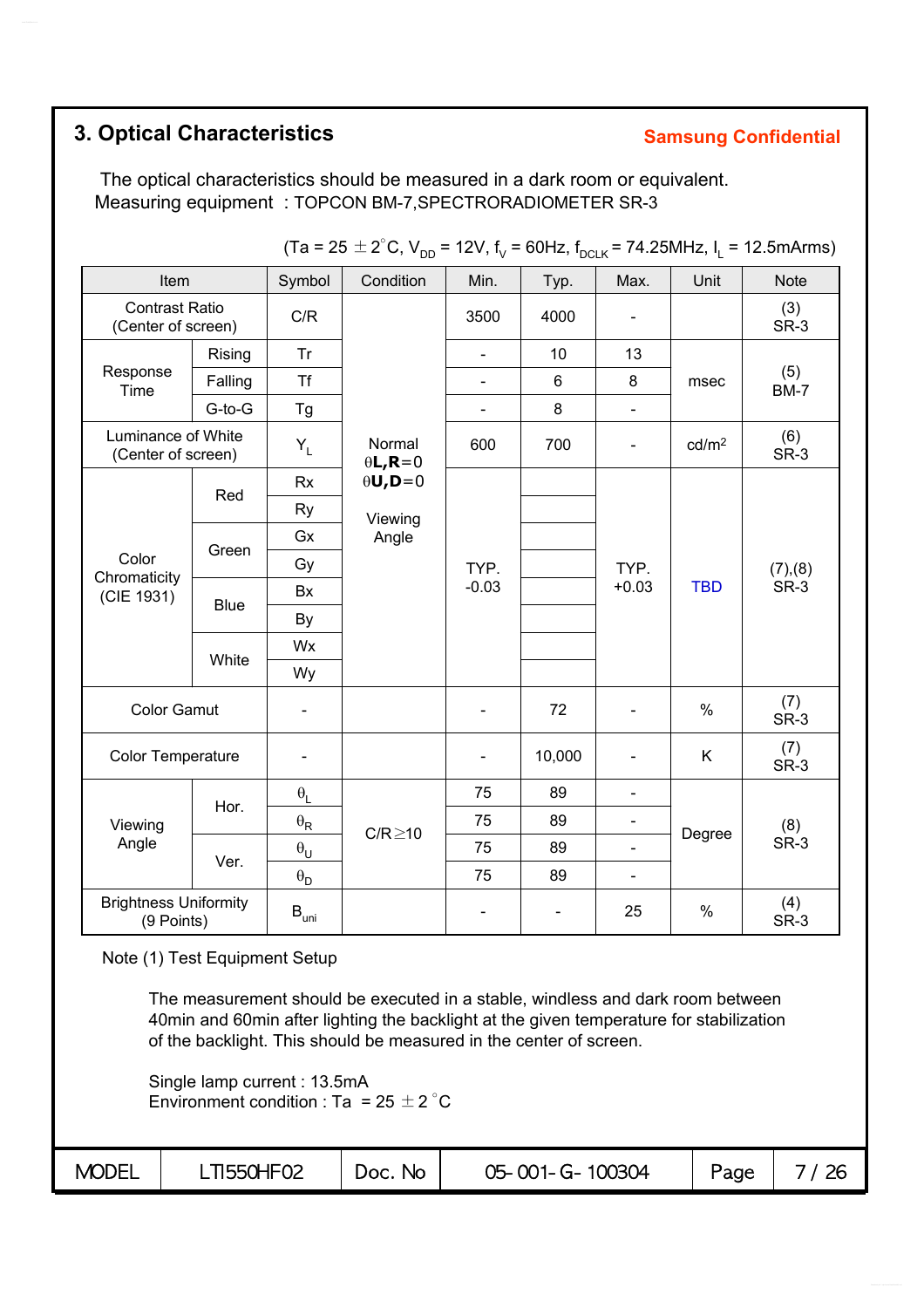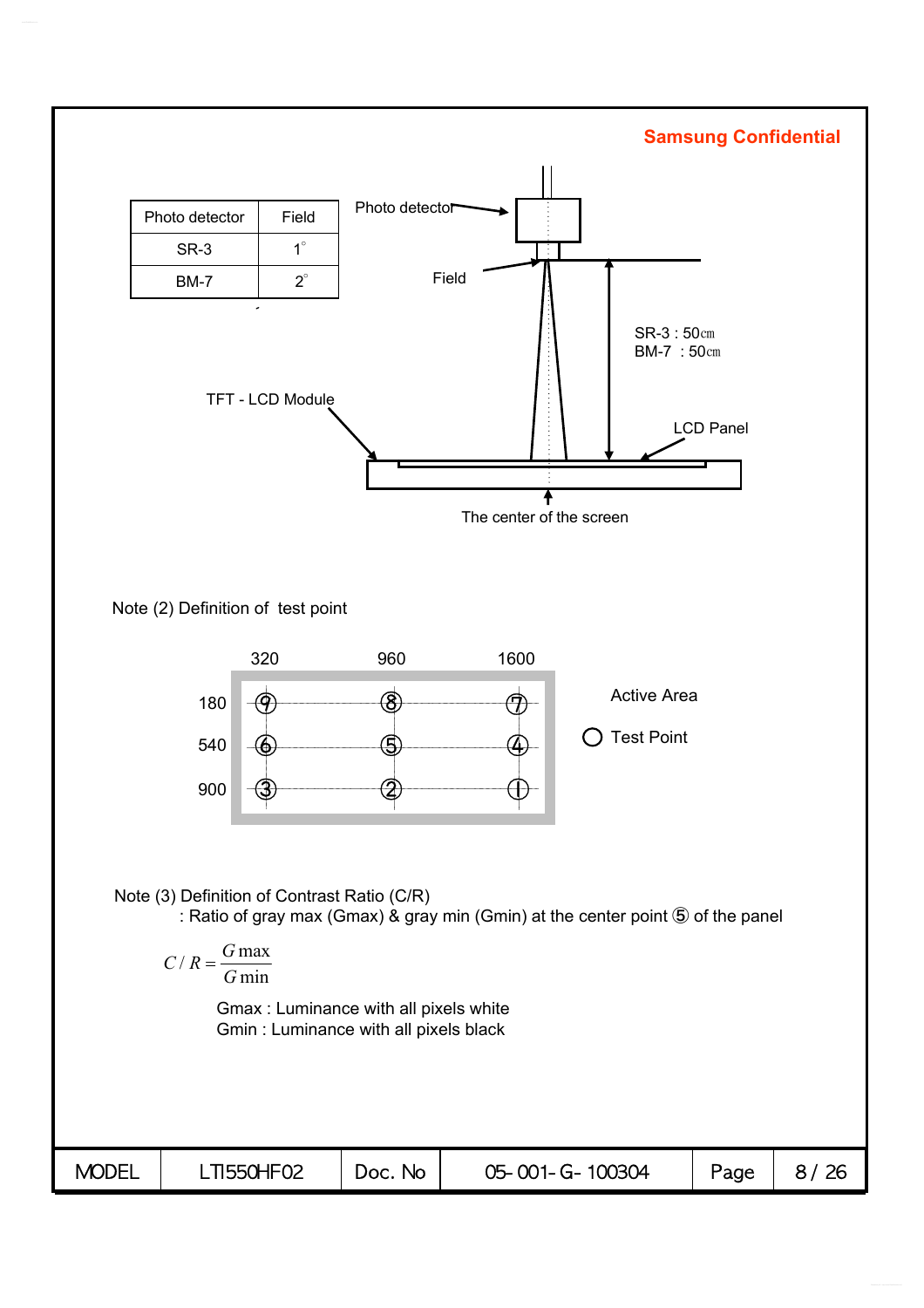Note (4) Definition of 9 points brightness uniformity

 $Buni = 100 * \frac{(B \max - B \min)}{B}$ *B* max

> Bmax : Maximum brightness Bmin : Minimum brightness

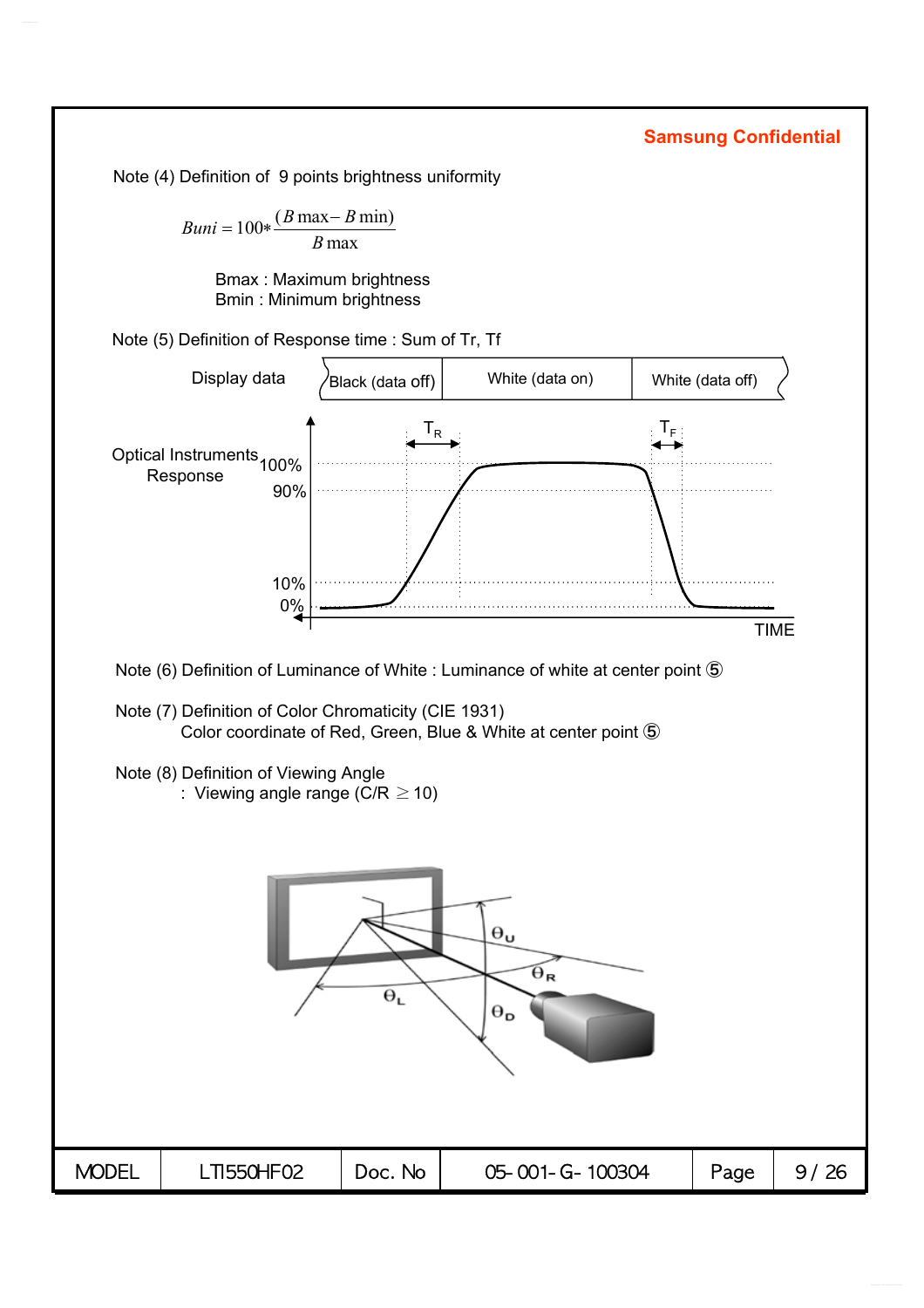### **4. Electrical Characteristics**

#### **Samsung Confidential**

#### 4.1 TFT LCD Module

The connector for display data & timing signal should be connected.

|                        |                                |                            |      |       |      | Ta = $25^{\circ}$ C $\pm$ 2 $^{\circ}$ C |             |  |
|------------------------|--------------------------------|----------------------------|------|-------|------|------------------------------------------|-------------|--|
|                        | Item                           | Symbol                     | Min. | Typ.  | Max. | Unit                                     | <b>Note</b> |  |
|                        | <b>Voltage of Power Supply</b> | $V_{DD}$                   | 10.8 | 12.0  | 13.2 | V                                        | (1)         |  |
|                        | a) Black                       |                            |      | 1.58  |      | A                                        |             |  |
| Current of             | b) White                       | $I_{DD}$                   |      | 1.53  |      | A                                        | (2),        |  |
| Power<br>Supply        | c) H-Stripe                    |                            |      | 2.97  | 3.26 | A                                        | (3)         |  |
|                        | d) Checker                     |                            |      | 3.05  | 4.00 | A                                        |             |  |
|                        | <b>Vsync Frequency</b>         | $f_v$                      |      | 60.0  |      | Hz                                       |             |  |
| <b>Hsync Frequency</b> |                                | $f_H$                      |      | 67.5  |      | kHz                                      |             |  |
| <b>Main Frequency</b>  |                                | $f_{\textrm{\tiny{DCLK}}}$ |      | 74.25 |      | <b>MHz</b>                               |             |  |
|                        | <b>Rush Current</b>            | <sup>I</sup> RUSH          |      |       | 7.0  | A                                        | (4)         |  |

Note (1) The ripple voltage should be controlled under 10% of  $V_{DD}$ .

(2)  $f_V$  = 60Hz,  $f_{DCLK}$  = 74.25MHz,  $V_{DD}$  = 12.0V, DC Current.

(3) Power dissipation check pattern (LCD Module only)

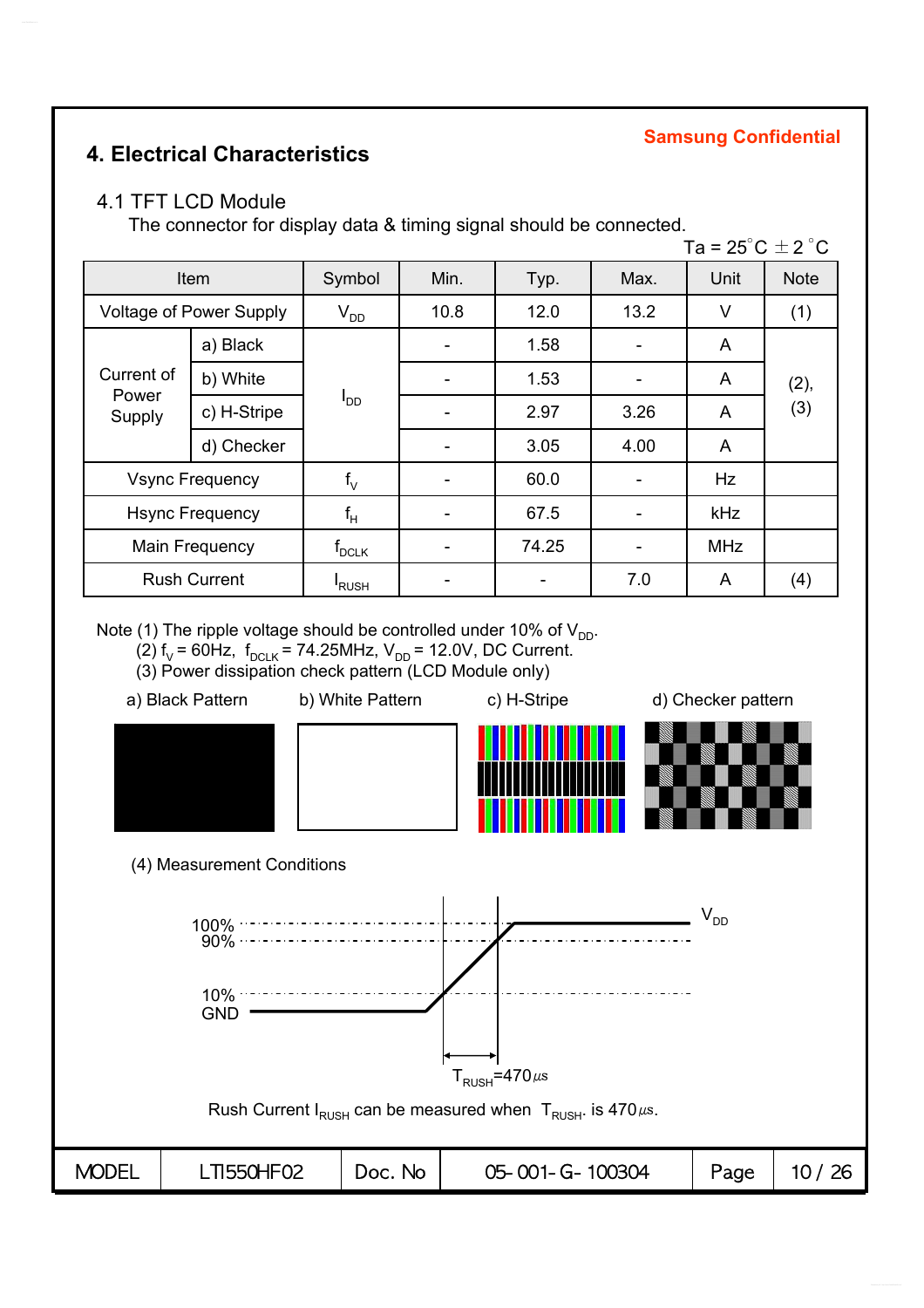#### 4.2 Back Light Unit

The backlight unit contains 18 direct-lighting type CCFTs (Cold Cathode Fluorescent Tube). The characteristics of lamps are shown in the following tables.

Ta=25  $\pm$  2 $^{\circ}$ C

| <b>Item</b>                | Symbol | Min.   | Typ.                     | Max.                     | Unit  | <b>Note</b> |
|----------------------------|--------|--------|--------------------------|--------------------------|-------|-------------|
| Lamp Current               |        | 9.0    | 13.0                     | 15.0                     | mArms |             |
| Lamp Voltage               |        | 1,075  | 1,125                    | 1,225                    | Vrms  |             |
| <b>Operating Life Time</b> | Hr     | 50,000 | $\overline{\phantom{0}}$ | $\overline{\phantom{0}}$ | Hour  |             |

Note (1) It is defined as the time to take until the brightness reduces to 50% of its original value.

[Operating condition : Ta =  $25 \pm 2^{\circ}$ C, IL = 13.0mArms, For single lamp only]

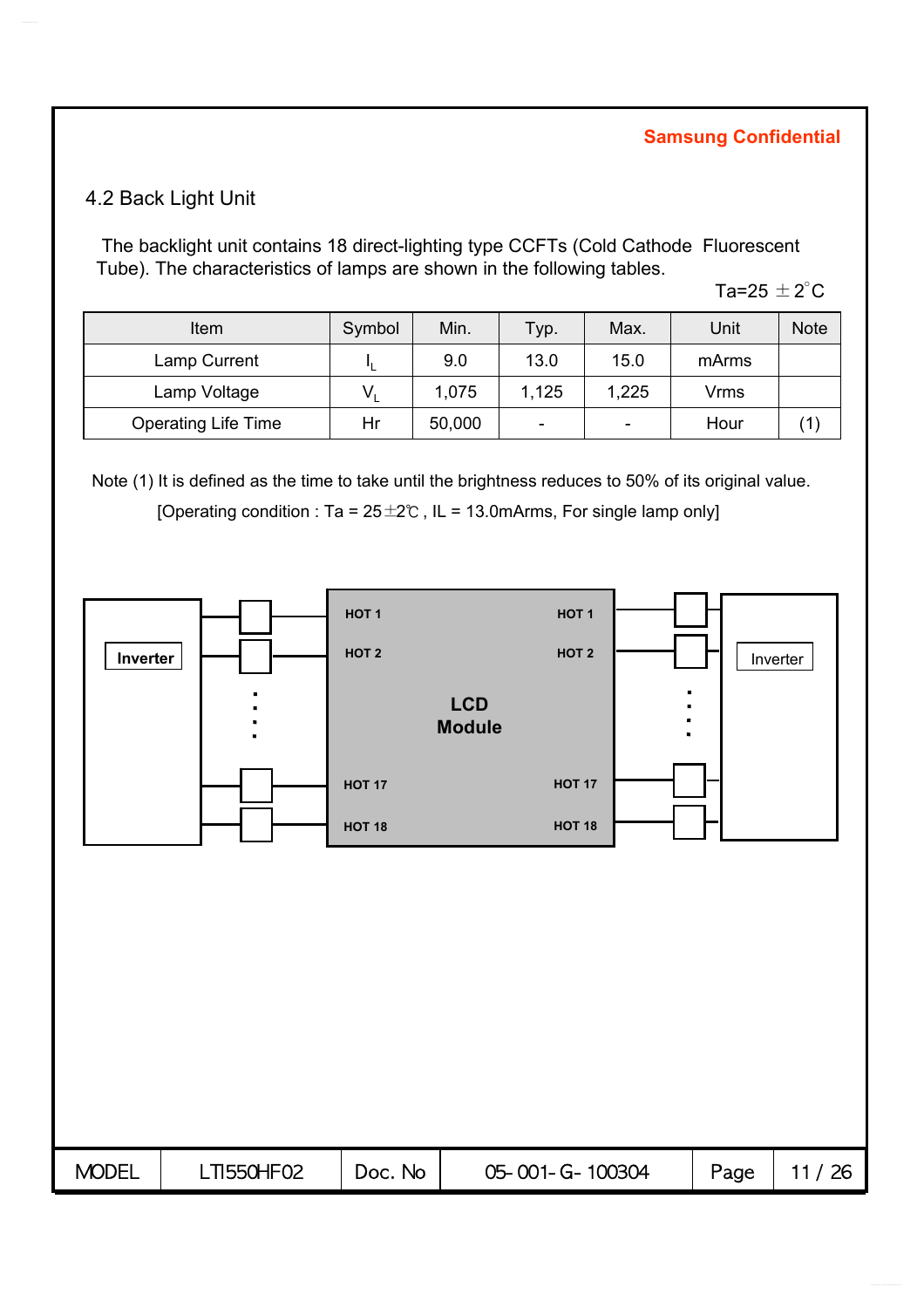|                  |                              | Conditions                   |             | Specifications               |             | Unit   | <b>Note</b>               |  |
|------------------|------------------------------|------------------------------|-------------|------------------------------|-------------|--------|---------------------------|--|
| <b>Items</b>     | Symbol                       |                              | Min.        | Typ.                         | Max.        |        |                           |  |
| Input<br>Voltage | Vin                          | $\qquad \qquad \blacksquare$ | 21.6        | 24.0                         | 26.4        | $\vee$ | Ta=25 $\pm$ 2 $\degree$ C |  |
| Input<br>Current | lin                          | $V$ in=24.0V<br>Vdim=3.3V    |             | ۰                            | 16.92       | A      |                           |  |
| Lamp<br>Current  | $I_{O,MAX}$                  | $Vdim=3.3V$                  | 9.0         | 13.0                         | 15.0        | mArms  | After 1 hour<br>Warm-up   |  |
| Frequency        | $\mathsf{F}_{\textsf{LAMP}}$ | $V$ in=24.0 $V$<br>Vdim=3.3V | 30          | 45                           |             | kHz    |                           |  |
| <b>Backlight</b> | <b>ON</b>                    |                              | 2.4         | $\overline{\phantom{0}}$     | 5.25        |        |                           |  |
| On/Off           | <b>OFF</b>                   | $Vin=24.0V$                  | $\mathbf 0$ | $\qquad \qquad \blacksquare$ | 0.8         | $\vee$ |                           |  |
| Dimming          |                              | Max Lum                      | 3.3         | $\overline{\phantom{a}}$     | -           |        |                           |  |
| Control          | V <sub>DIM</sub>             | Min. Lum                     |             |                              | $\mathbf 0$ | V      |                           |  |

# 4.3 Inverter Input Condition & Specification

Note (1) Power Consumption is measured at 700[cd/m2] of luminance condition which is the typical luminance value. Lamp Current is measured at the point before Lamp.

| <b>MODEL</b> | <b>TI550HF02</b> | No<br>'JOC. | 05-001-G-100304 | Page |  |
|--------------|------------------|-------------|-----------------|------|--|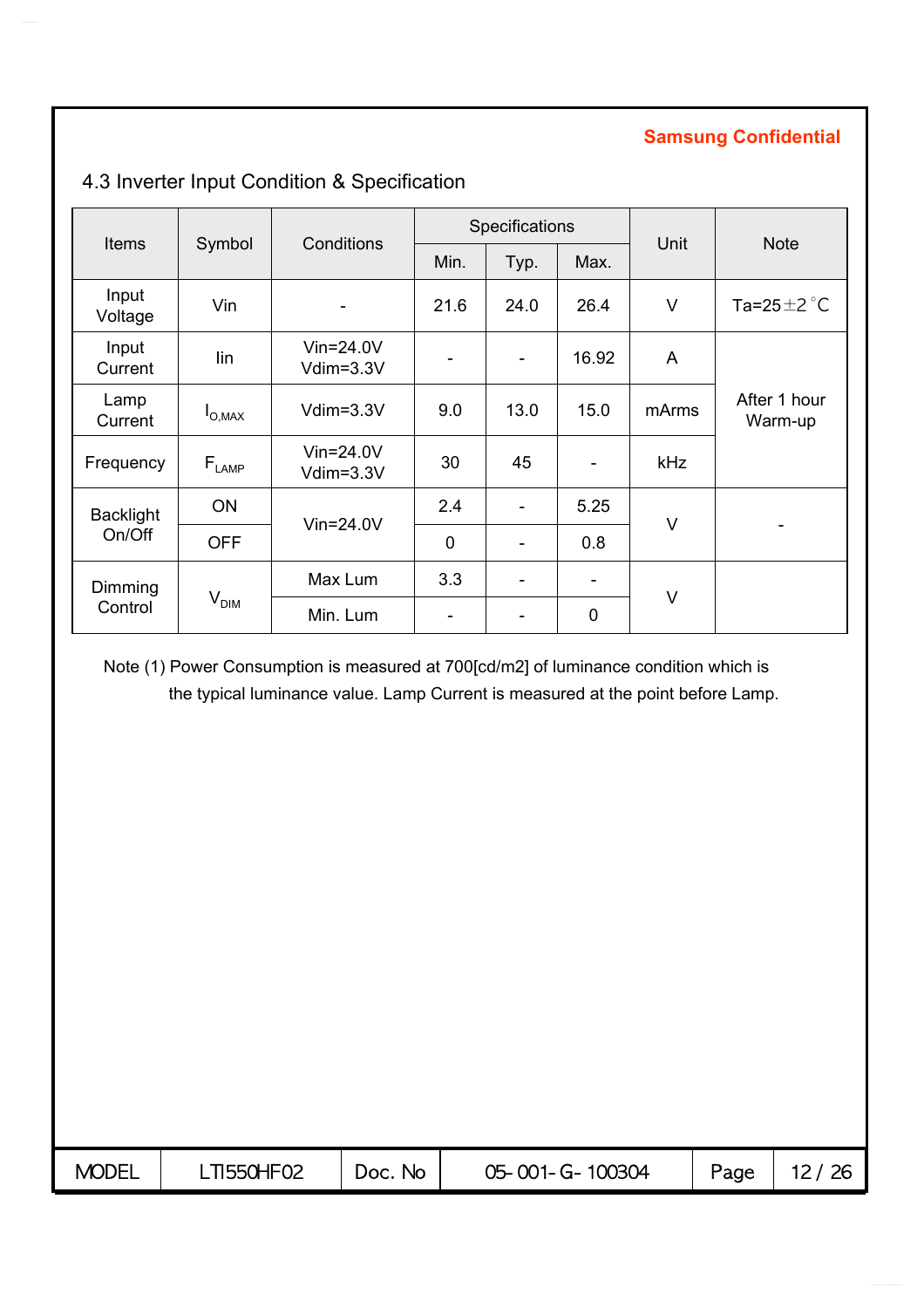# **5. Input Terminal Pin Assignment**

# 5.1 Input Signal & Power Connector : FI-RE51S-HF (JAE)

| PIN No.                 | Description        |            | PIN No. | Description                  |            |
|-------------------------|--------------------|------------|---------|------------------------------|------------|
| $\mathbf 1$             | Vdd (12V)          |            | 26      |                              | RE[0]P     |
| $\overline{2}$          | Vdd (12V)          |            | 27      |                              | RE[1]N     |
| $\mathbf{3}$            | Vdd (12V)          |            | 28      |                              | RE[1]P     |
| $\overline{\mathbf{4}}$ | Vdd (12V)          |            | 29      |                              | RE[2]N     |
| $\sqrt{5}$              | Vdd (12V)          |            | 30      | Even                         | RE[2]P     |
| $\,6$                   | No Connection      |            | 31      | <b>LVDS</b>                  | <b>GND</b> |
| $\overline{7}$          | <b>GND</b>         |            | 32      | Signal                       | RECLK-     |
| 8                       | <b>GND</b>         |            | 33      |                              | RECLK+     |
| 9                       | <b>GND</b>         |            | 34      |                              | <b>GND</b> |
| 10                      |                    | RO[0]N     | 35      |                              | RE[3]N     |
| 11                      |                    | RO[0]P     | 36      |                              | RE[3]P     |
| 12                      |                    | RO[1]N     | 37      | No Connection                |            |
| 13                      |                    | RO[1]P     | 38      | No Connection                |            |
| 14                      |                    | RO[2]N     | 39      | <b>GND</b>                   |            |
| 15                      | Odd<br><b>LVDS</b> | RO[2]P     | 40      | No Connection (1)            |            |
| 16                      | Signal             | GND        | 41      | No Connection(1)             |            |
| 17                      |                    | ROCLK-     | 42      | No Connection(1)             |            |
| 18                      |                    | ROCLK+     | 43      | No Connection(1)             |            |
| 19                      |                    | <b>GND</b> | 44      | No Connection(1)             |            |
| 20                      |                    | RO[3]N     | 45      | No Connection(1)             |            |
| 21                      |                    | RO[3]P     | 46      | LVDS Option(2)               |            |
| 22                      | No Connection      |            | 47      | Input Frq. Sel (50/60Hz) (3) |            |
| 23                      | No Connection      |            | 48      | No Connection(1)             |            |
| 24                      | <b>GND</b>         |            | 49      | No Connection(1)             |            |
| 25                      | Even LVDS          | RE[0]N     | 50      | No Connection(1)             |            |
|                         |                    |            | 51      | No Connection(1)             |            |

Note (1) No Connection :These pins are only used for SAMSUNG internal purpose.

(2) LVDS Option : High  $(3.3V) \rightarrow$  Normal LVDS format

: Low (GND) or Open (N.C) 
$$
\rightarrow
$$
 JEIDA LVDS format

Sequence : On =  $V_{DD} \geq LVDS$  Option  $\geq$  Interface Signal

Off = Interface Signal  $\geq$  LVDS Option  $\geq$  V<sub>DD</sub>

(3) Input Freq. sel : Low or Open  $\rightarrow$  60Hz, High (3.3V)  $\rightarrow$  50Hz

| <b>MODEL</b><br>T1550HF02<br>26<br>100304<br>05-001-G-<br>No.<br>Page<br>DOC.<br>ॱ∽<br>⊶ |  |
|------------------------------------------------------------------------------------------|--|
|------------------------------------------------------------------------------------------|--|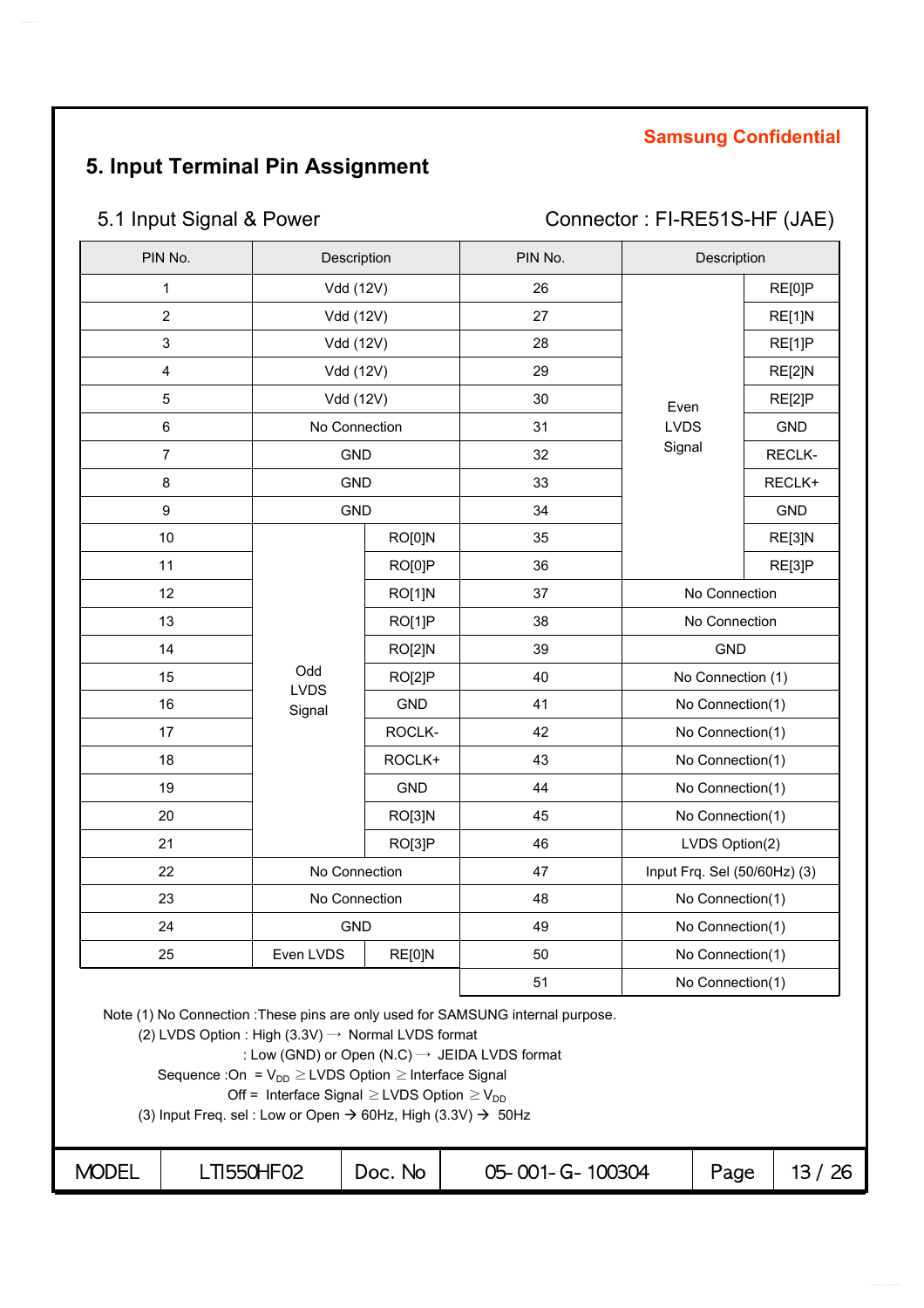|              |                                                                         |           |                                                                                                                                                    | <b>Samsung Confidential</b> |       |
|--------------|-------------------------------------------------------------------------|-----------|----------------------------------------------------------------------------------------------------------------------------------------------------|-----------------------------|-------|
|              | Note (3) LVDS Connector                                                 |           |                                                                                                                                                    |                             |       |
|              |                                                                         | Pin No. 1 | <b>PCB</b><br><b>Pin No. 51</b>                                                                                                                    |                             |       |
|              | #1                                                                      | #1        | #51<br>88888888888888888888888888888888<br>$\Box$<br>#51                                                                                           |                             |       |
|              |                                                                         |           | Fig. Connector diagram                                                                                                                             |                             |       |
|              | metal chassis.<br>b. All power input pins should be connected together. |           | a. All GND pins should be connected together and also be connected to the LCD's<br>c. All N.C pins should be separated from other signal or power. |                             |       |
| <b>MODEL</b> | <b>LTI550HF02</b>                                                       | Doc. No   | 05-001-G-100304                                                                                                                                    | Page                        | 14/26 |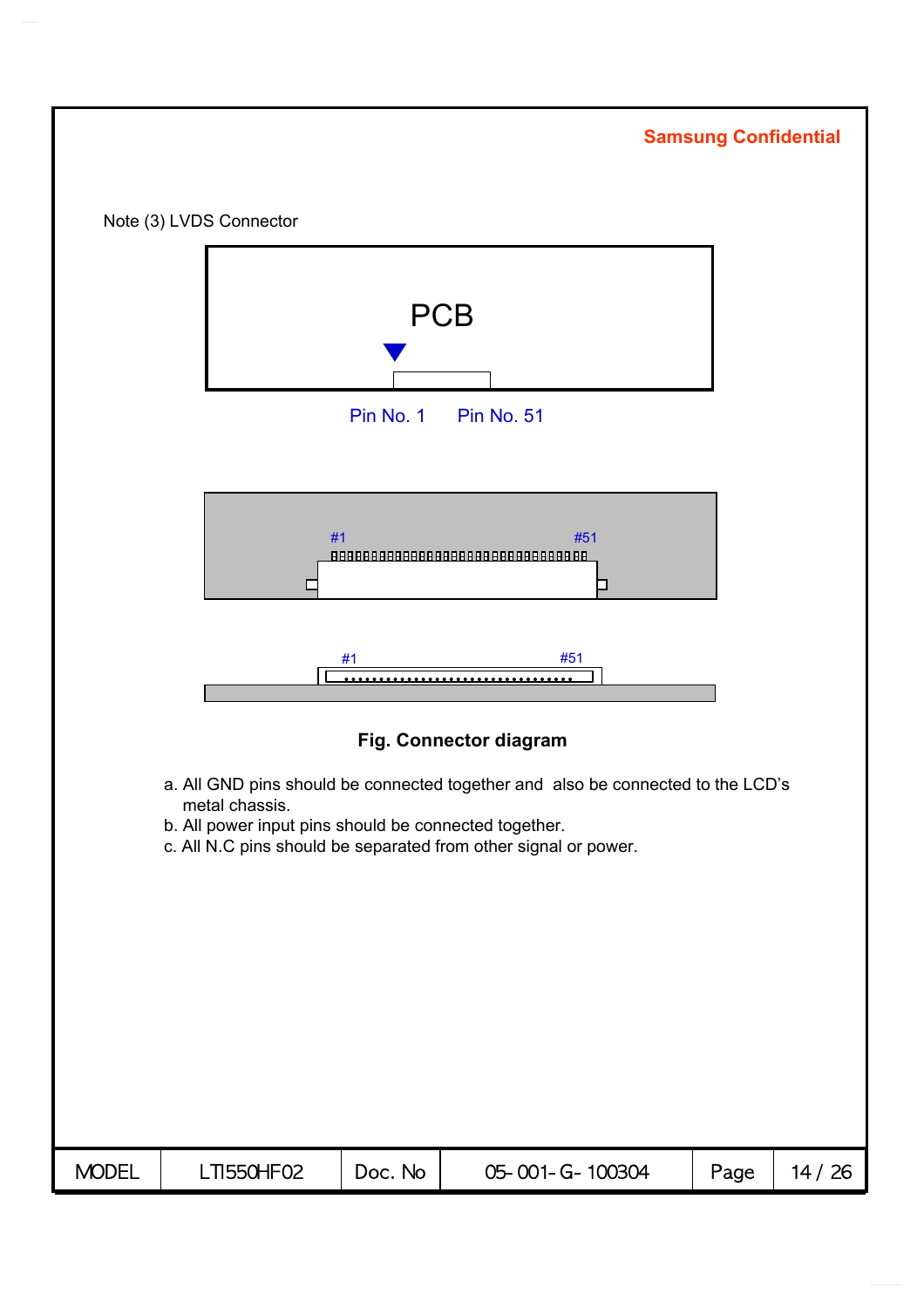# 5.2 Inverter Input Pin Configuration

Connector : YEON HO, 20022WR-14B1

| Pin No.        | Pin Configuration(FUNCTION)                                   |
|----------------|---------------------------------------------------------------|
| 1              | Vin (24V)                                                     |
| $\overline{2}$ | Vin (24V)                                                     |
| 3              | Vin (24V)                                                     |
| 4              | Vin (24V)                                                     |
| 5              | Vin (24V)                                                     |
| 6              | <b>GND</b>                                                    |
| 7              | <b>GND</b>                                                    |
| 8              | <b>GND</b>                                                    |
| 9              | <b>GND</b>                                                    |
| 10             | <b>GND</b>                                                    |
| 11             | No Connection                                                 |
| 12             | Backlight On / Off [On: 2.4 $\sim$ 5.25V, Off: 0 $\sim$ 0.8V] |
| 13             | Dimming Control [0V: Min, 3.3V: Max]                          |
| 14             | No Connection                                                 |

### 5.3 Inverter Input Power Sequence

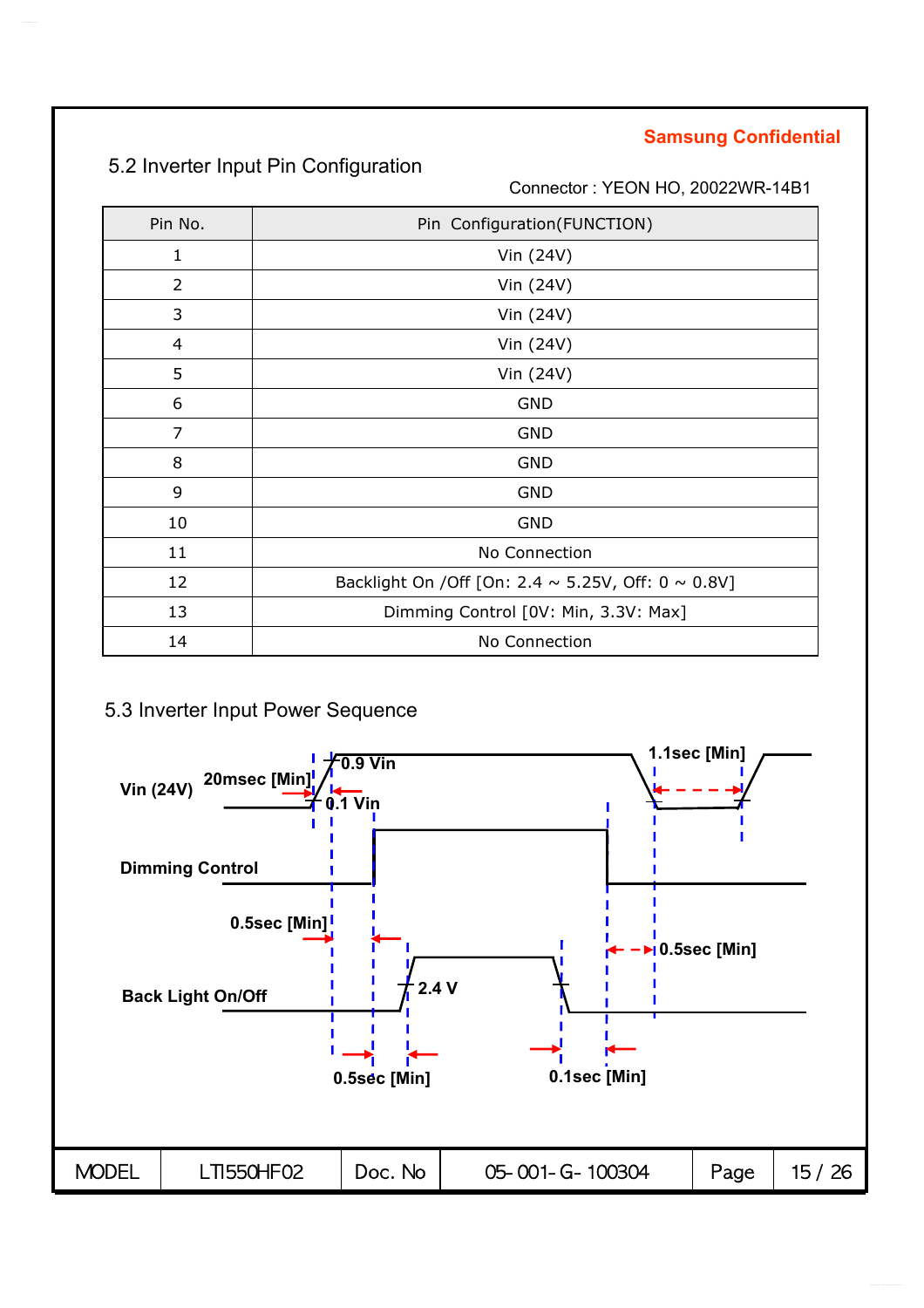- LVDS Receiver : Tcon (merged)

# **Samsung Confidential** 5.4 LVDS Interface

# - Data Format (JEIDA & Normal) Default LVDS Option : JEIDA

|              |             | LVDS pin     | <b>JEIDA - DATA</b> | <b>VESA-DATA</b> |       |
|--------------|-------------|--------------|---------------------|------------------|-------|
|              |             | TxIN/RxOUT0  | R <sub>2</sub>      | R <sub>0</sub>   |       |
|              |             | TxIN/RxOUT1  | R <sub>3</sub>      | R1               |       |
|              |             | TxIN/RxOUT2  | R <sub>4</sub>      | R <sub>2</sub>   |       |
|              | TxOUT/RxIN0 | TxIN/RxOUT3  | R <sub>5</sub>      | R <sub>3</sub>   |       |
|              |             | TxIN/RxOUT4  | R <sub>6</sub>      | R <sub>4</sub>   |       |
|              |             | TxIN/RxOUT6  | R7                  | R <sub>5</sub>   |       |
|              |             | TxIN/RxOUT7  | G <sub>2</sub>      | G <sub>0</sub>   |       |
|              |             | TxIN/RxOUT8  | G <sub>3</sub>      | G <sub>1</sub>   |       |
|              |             | TxIN/RxOUT9  | G <sub>4</sub>      | G <sub>2</sub>   |       |
|              |             | TxIN/RxOUT12 | G <sub>5</sub>      | G <sub>3</sub>   |       |
|              | TxOUT/RxIN1 | TxIN/RxOUT13 | G <sub>6</sub>      | G4               |       |
|              |             | TxIN/RxOUT14 | G7                  | G <sub>5</sub>   |       |
|              |             | TxIN/RxOUT15 | B <sub>2</sub>      | B <sub>0</sub>   |       |
|              |             | TxIN/RxOUT18 | B <sub>3</sub>      | <b>B1</b>        |       |
|              |             | TxIN/RxOUT19 | <b>B4</b>           | B <sub>2</sub>   |       |
|              |             | TxIN/RxOUT20 | B <sub>5</sub>      | B <sub>3</sub>   |       |
|              |             | TxIN/RxOUT21 | B <sub>6</sub>      | <b>B4</b>        |       |
|              | TxOUT/RxIN2 | TxIN/RxOUT22 | B7                  | B <sub>5</sub>   |       |
|              |             | TxIN/RxOUT24 | <b>HSYNC</b>        | <b>HSYNC</b>     |       |
|              |             | TxIN/RxOUT25 | <b>VSYNC</b>        | <b>VSYNC</b>     |       |
|              |             | TxIN/RxOUT26 | <b>DEN</b>          | <b>DEN</b>       |       |
|              |             | TxIN/RxOUT27 | R <sub>0</sub>      | R <sub>6</sub>   |       |
|              |             | TxIN/RxOUT5  | R <sub>1</sub>      | R7               |       |
|              |             | TxIN/RxOUT10 | G <sub>0</sub>      | G <sub>6</sub>   |       |
|              | TxOUT/RxIN3 | TxIN/RxOUT11 | G <sub>1</sub>      | G7               |       |
|              |             | TxIN/RxOUT16 | B <sub>0</sub>      | B <sub>6</sub>   |       |
|              |             | TxIN/RxOUT17 | <b>B1</b>           | B7               |       |
|              |             | TxIN/RxOUT23 | <b>RESERVED</b>     | <b>RESERVED</b>  |       |
| <b>MODEL</b> | LTI550HF02  | Doc. No      | 05-001-G-100304     | Page             | 16/26 |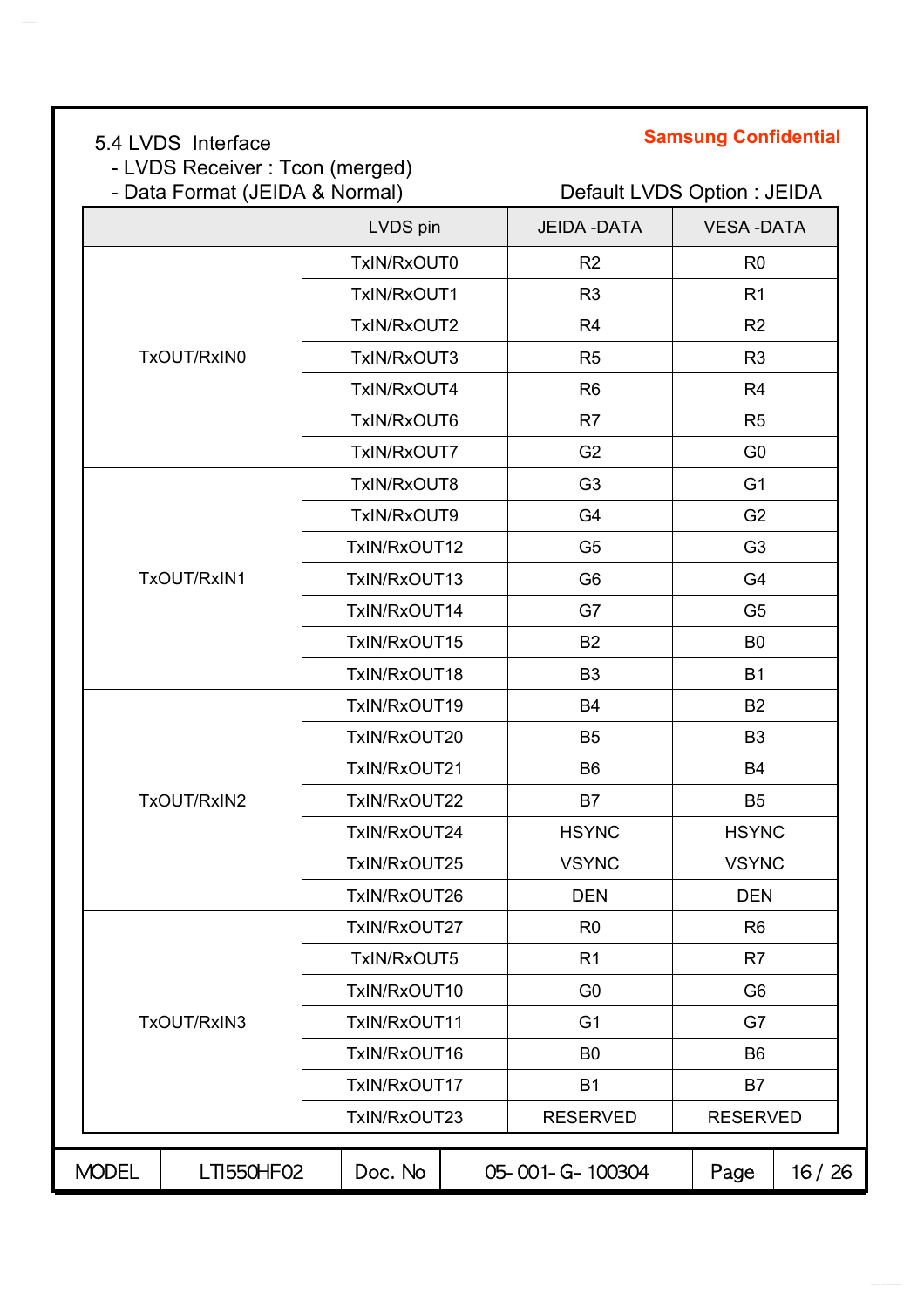|                             |                                                                                                                                                              |                |                      |                |                |                      |                |                |             |                |                |                      | <b>DATA SIGNAL</b>   |                |                      |                |                 |                |              |              |                      |                      |                      |              |              | <b>GRAY</b>              |
|-----------------------------|--------------------------------------------------------------------------------------------------------------------------------------------------------------|----------------|----------------------|----------------|----------------|----------------------|----------------|----------------|-------------|----------------|----------------|----------------------|----------------------|----------------|----------------------|----------------|-----------------|----------------|--------------|--------------|----------------------|----------------------|----------------------|--------------|--------------|--------------------------|
| <b>COLOR</b>                | <b>DISPLAY</b><br>(8bit)                                                                                                                                     |                |                      |                |                | <b>RED</b>           |                |                |             |                |                |                      | <b>GREEN</b>         |                |                      |                |                 |                |              |              |                      | <b>BLUE</b>          |                      |              |              | <b>SCALE</b>             |
|                             |                                                                                                                                                              | R <sub>0</sub> | R <sub>1</sub>       | R <sub>2</sub> | R <sub>3</sub> | R <sub>4</sub>       | R <sub>5</sub> | R <sub>6</sub> | R7          | G <sub>0</sub> | G <sub>1</sub> | G <sub>2</sub>       | G3                   | G <sub>4</sub> | G <sub>5</sub>       | G <sub>6</sub> | G7              | B <sub>0</sub> | <b>B1</b>    | <b>B2</b>    | B <sub>3</sub>       | <b>B4</b>            | <b>B5</b>            | <b>B6</b>    | B7           | <b>LEVEL</b>             |
|                             | <b>BLACK</b>                                                                                                                                                 | 0              | 0                    | 0              | 0              | 0                    | 0              | 0              | 0           | 0              | 0              | 0                    | 0                    | 0              | 0                    | 0              | 0               | 0              | 0            | 0            | 0                    | 0                    | 0                    | 0            | 0            | $\overline{\phantom{a}}$ |
|                             | <b>BLUE</b>                                                                                                                                                  | 0              | 0                    | 0              | 0              | 0                    | 0              | 0              | 0           | 0              | 0              | 0                    | 0                    | 0              | 0                    | 0              | 0               | 1              | $\mathbf{1}$ | 1            | 1                    | $\mathbf{1}$         | 1                    | $\mathbf{1}$ | 1            | $\overline{\phantom{a}}$ |
|                             | <b>GREEN</b>                                                                                                                                                 | 0              | 0                    | 0              | 0              | 0                    | 0              | 0              | 0           | 1              | 1              | 1                    | 1                    | 1              | 1                    | 1              | 1               | 0              | 0            | 0            | 0                    | 0                    | 0                    | 0            | 0            | $\overline{a}$           |
| <b>BASIC</b>                | <b>CYAN</b>                                                                                                                                                  | 0              | $\mathbf 0$          | $\mathbf 0$    | $\mathbf 0$    | 0                    | 0              | 0              | $\mathbf 0$ | 1              | $\mathbf{1}$   | 1                    | 1                    | 1              | 1                    | 1              | 1               | 1              | $\mathbf{1}$ | 1            | 1                    | $\mathbf{1}$         | 1                    | $\mathbf{1}$ | 1            | $\overline{a}$           |
| <b>COLOR</b>                | <b>RED</b>                                                                                                                                                   | $\mathbf{1}$   | $\mathbf{1}$         | 1              | $\mathbf{1}$   | 1                    | 1              | 1              | 1           | 0              | 0              | $\mathbf 0$          | 0                    | $\mathbf 0$    | 0                    | $\mathbf 0$    | 0               | 0              | 0            | 0            | 0                    | $\mathbf 0$          | 0                    | $\mathbf 0$  | 0            | $\overline{\phantom{a}}$ |
|                             | <b>MAGENTA</b>                                                                                                                                               | $\mathbf{1}$   | 1                    | 1              | $\mathbf{1}$   | 1                    | 1              | $\mathbf{1}$   | 1           | 0              | $\mathbf 0$    | $\mathbf 0$          | $\mathbf 0$          | $\mathbf 0$    | 0                    | $\mathbf 0$    | 0               | 1              | 1            | 1            | 1                    | $\mathbf{1}$         | 1                    | $\mathbf{1}$ | 1            | $\overline{a}$           |
|                             | YELLOW                                                                                                                                                       | $\mathbf{1}$   | 1                    | 1              | $\mathbf{1}$   | 1                    | 1              | 1              | 1           | 1              | 1              | 1                    | 1                    | 1              | 1                    | 1              | $\mathbf{1}$    | 0              | 0            | 0            | 0                    | 0                    | 0                    | 0            | 0            | $\overline{\phantom{a}}$ |
|                             | <b>WHITE</b>                                                                                                                                                 | 1              | 1                    | 1              | $\mathbf{1}$   | 1                    | 1              | 1              | 1           | 1              | 1              | 1                    | 1                    | 1              | 1                    | 1              | $\mathbf{1}$    | 1              | 1            | 1            | 1                    | 1                    | 1                    | $\mathbf{1}$ | 1            | ٠                        |
|                             | <b>BLACK</b>                                                                                                                                                 | 0              | 0                    | 0              | 0              | 0                    | 0              | 0              | 0           | 0              | 0              | 0                    | 0                    | 0              | 0                    | 0              | 0               | 0              | 0            | 0            | 0                    | 0                    | 0                    | 0            | 0            | R <sub>0</sub>           |
|                             |                                                                                                                                                              | $\mathbf{1}$   | $\mathbf 0$          | 0              | $\mathbf 0$    | 0                    | 0              | 0              | 0           | 0              | 0              | 0                    | 0                    | 0              | 0                    | $\mathbf 0$    | $\mathbf 0$     | 0              | 0            | 0            | 0                    | $\mathbf 0$          | 0                    | $\mathbf 0$  | 0            | R <sub>1</sub>           |
|                             | <b>DARK</b>                                                                                                                                                  | 0              | $\mathbf{1}$         | 0              | $\mathbf 0$    | 0                    | 0              | 0              | 0           | 0              | 0              | 0                    | 0                    | $\mathbf 0$    | 0                    | $\mathbf 0$    | $\mathbf 0$     | 0              | 0            | 0            | 0                    | $\mathbf 0$          | 0                    | $\mathbf 0$  | 0            | R <sub>2</sub>           |
| <b>GRAY</b><br><b>SCALE</b> |                                                                                                                                                              |                | $\ddot{\phantom{a}}$ | $\ddot{\cdot}$ | t              | ÷                    | ÷              |                |             |                | ÷              |                      |                      | ÷              | $\ddot{\phantom{a}}$ |                |                 | ÷              | ÷            |              |                      | ÷                    | ÷                    |              |              | $R3-$                    |
| OF<br><b>RED</b>            |                                                                                                                                                              |                | ÷                    | ÷              | ÷              | $\ddot{\cdot}$       | ÷              |                |             | ċ              | ÷              | $\ddot{\phantom{a}}$ | ÷                    | $\ddot{\cdot}$ | ċ                    |                |                 | ċ              | ÷            | ÷            | $\ddot{\phantom{a}}$ | ÷                    | ÷                    |              |              | R <sub>252</sub>         |
|                             | <b>LIGHT</b>                                                                                                                                                 | $\mathbf{1}$   | 0                    | 1              | $\mathbf{1}$   | 1                    | $\mathbf{1}$   | 1              | 1           | 0              | 0              | 0                    | 0                    | 0              | 0                    | 0              | 0               | 0              | 0            | 0            | 0                    | 0                    | 0                    | 0            | 0            | R <sub>253</sub>         |
|                             |                                                                                                                                                              | 0              | 1                    | 1              | $\mathbf{1}$   | 1                    | 1              | $\mathbf{1}$   | 1           | 0              | 0              | 0                    | 0                    | 0              | 0                    | 0              | 0               | 0              | 0            | 0            | 0                    | 0                    | 0                    | 0            | 0            | R <sub>254</sub>         |
|                             | <b>RED</b>                                                                                                                                                   | 1              | 1                    | 1              | 1              | 1                    | 1              | 1              | 1           | 0              | 0              | 0                    | 0                    | 0              | 0                    | $\mathbf 0$    | 0               | 0              | 0            | 0            | 0                    | $\mathbf 0$          | 0                    | 0            | 0            | R <sub>255</sub>         |
|                             | <b>BLACK</b>                                                                                                                                                 | 0              | $\mathbf 0$          | $\mathbf 0$    | 0              | 0                    | 0              | 0              | 0           | 0              | $\mathbf 0$    | $\mathbf 0$          | $\mathbf 0$          | $\mathbf 0$    | 0                    | $\mathbf 0$    | 0               | 0              | 0            | $\mathbf 0$  | 0                    | $\mathbf 0$          | 0                    | $\mathbf 0$  | 0            | G <sub>0</sub>           |
|                             | <b>DARK</b>                                                                                                                                                  | 0              | $\mathbf 0$          | $\mathbf 0$    | 0              | 0                    | 0              | 0              | $\mathbf 0$ | 1              | $\mathbf 0$    | 0                    | 0                    | 0              | 0                    | $\mathbf 0$    | $\mathbf 0$     | 0              | 0            | $\mathbf 0$  | 0                    | $\mathbf 0$          | 0                    | $\mathbf 0$  | $\mathbf 0$  | G1                       |
| <b>GRAY</b>                 |                                                                                                                                                              | 0              | 0                    | 0              | 0              | 0                    | 0              | 0              | 0           | 0              | 1              | 0                    | 0                    | 0              | 0                    | $\mathbf 0$    | 0               | 0              | 0            | 0            | 0                    | 0                    | 0                    | 0            | 0            | G <sub>2</sub>           |
| <b>SCALE</b>                |                                                                                                                                                              | $\ddot{\cdot}$ | $\ddot{\phantom{a}}$ |                | ÷              | $\ddot{\phantom{a}}$ | t              |                |             | ċ              | ÷              |                      | ¢                    | $\ddot{\cdot}$ | $\ddot{\cdot}$       |                |                 | $\ddot{.}$     | $\ddot{.}$   | ċ            | ċ                    | ÷                    | $\ddot{\phantom{a}}$ |              |              | $G3-$                    |
| OF<br><b>GREEN</b>          |                                                                                                                                                              | ÷              | $\ddot{\cdot}$       | ÷              | t,             | $\ddot{\cdot}$       | ÷              |                |             | ċ              | ÷              |                      | $\ddot{\cdot}$       | ÷              | İ                    |                |                 | ÷              | ÷            | ÷            | ¢                    | $\ddot{\cdot}$       | $\ddot{\cdot}$       |              |              | G252                     |
|                             | <b>LIGHT</b>                                                                                                                                                 | 0              | 0                    | 0              | 0              | 0                    | 0              | 0              | 0           | 1              | 0              | 1                    | 1                    | 1              | 1                    | 1              | $\mathbf{1}$    | 0              | 0            | 0            | 0                    | $\mathbf 0$          | 0                    | 0            | 0            | G253                     |
|                             |                                                                                                                                                              | 0              | 0                    | 0              | 0              | 0                    | 0              | 0              | 0           | 0              | 1              | 1                    | 1                    | 1              | 1                    | 1              | 1               | 0              | 0            | 0            | 0                    | 0                    | 0                    | 0            | 0            | G254                     |
|                             | <b>GREEN</b>                                                                                                                                                 | 0              | 0                    | 0              | 0              | 0                    | 0              | 0              | 0           | 1              | 1              | 1                    | 1                    | 1              | 1                    | 1              | $\mathbf{1}$    | 0              | 0            | 0            | 0                    | $\mathbf 0$          | 0                    | 0            | 0            | G255                     |
|                             | <b>BLACK</b>                                                                                                                                                 | 0              | 0                    | 0              | 0              | 0                    | 0              | 0              | 0           | 0              | 0              | 0                    | 0                    | 0              | 0                    | 0              | 0               | 0              | 0            | 0            | 0                    | 0                    | 0                    | 0            | 0            | B0                       |
|                             |                                                                                                                                                              | 0              | 0                    | 0              | 0              | 0                    | 0              | 0              | 0           | 0              | 0              | 0                    | 0                    | 0              | 0                    | $\mathbf 0$    | 0               | 1              | 0            | 0            | 0                    | 0                    | 0                    | 0            | 0            | B1                       |
| <b>GRAY</b>                 | <b>DARK</b>                                                                                                                                                  | 0              | 0                    | 0              | 0              | 0                    | 0              | 0              | 0           | 0              | 0              | 0                    | 0                    | 0              | 0                    | 0              | 0               | 0              | 1            | 0            | 0                    | 0                    | 0                    | 0            | 0            | B <sub>2</sub>           |
| <b>SCALE</b><br>OF          |                                                                                                                                                              |                | $\ddot{\cdot}$       | $\ddot{\cdot}$ | ÷              | $\ddot{\cdot}$       | $\ddot{\cdot}$ |                |             |                | ÷              |                      | $\ddot{\phantom{a}}$ | $\ddot{\cdot}$ |                      |                |                 | $\ddot{\cdot}$ | ÷            | ÷            |                      | $\ddot{\phantom{a}}$ |                      |              |              | $B3-$<br>B252            |
| <b>BLUE</b>                 | <b>LIGHT</b>                                                                                                                                                 |                | ÷                    | $\ddot{\cdot}$ | ÷              | $\ddot{\phantom{a}}$ | ÷              |                |             |                | ÷              |                      | ÷                    | $\ddot{\cdot}$ |                      |                |                 | $\ddot{.}$     | ÷            | ÷            |                      | ÷                    | ÷                    |              |              |                          |
|                             |                                                                                                                                                              | 0              | $\mathbf 0$          | $\mathbf 0$    | $\mathbf 0$    | $\mathbf 0$          | $\mathbf 0$    | $\mathbf 0$    | 0           | 0              | 0              | $\mathbf 0$          | 0                    | $\mathbf 0$    | $\mathbf 0$          | $\mathbf 0$    | $\mathbf 0$     | $\mathbf{1}$   | 0            | $\mathbf{1}$ | $\mathbf{1}$         | $\mathbf{1}$         | $\mathbf{1}$         | $\mathbf{1}$ | $\mathbf{1}$ | B253                     |
|                             |                                                                                                                                                              | 0              | $\pmb{0}$            | 0              | 0              | $\pmb{0}$            | $\pmb{0}$      | $\pmb{0}$      | 0           | 0              | 0              | $\pmb{0}$            | 0                    | $\pmb{0}$      | $\pmb{0}$            | $\pmb{0}$      | $\pmb{0}$       | 0              | $\mathbf{1}$ | $\mathbf{1}$ | $\mathbf{1}$         | $\mathbf{1}$         | $\mathbf{1}$         | $\mathbf{1}$ | $\mathbf{1}$ | <b>B254</b>              |
|                             | <b>BLUE</b>                                                                                                                                                  | 0              | $\mathbf 0$          | 0              | $\mathbf 0$    | $\pmb{0}$            | 0              | $\mathsf 0$    | 0           | 0              | 0              | $\pmb{0}$            | 0                    | $\pmb{0}$      | $\pmb{0}$            | 0              | $\mathsf 0$     | $\mathbf{1}$   | $\mathbf{1}$ | $\mathbf{1}$ | $\mathbf{1}$         | $\mathbf{1}$         | $\mathbf{1}$         | $\mathbf{1}$ | $\mathbf{1}$ | B255                     |
|                             | Note) Definition of Gray:<br>Rn: Red Gray, Gn: Green Gray, Bn: Blue Gray (n = Gray level)<br>Input Signal: $0 = Low$ level voltage, $1 = High$ level voltage |                |                      |                |                |                      |                |                |             |                |                |                      |                      |                |                      |                |                 |                |              |              |                      |                      |                      |              |              |                          |
| <b>MODEL</b>                |                                                                                                                                                              |                |                      |                | LTI550HF02     |                      |                |                |             | Doc. No        |                |                      |                      |                |                      |                | 05-001-G-100304 |                |              |              |                      |                      | Page                 |              |              | 17/26                    |

# 5.5 Input Signals, Basic Display Colors and Gray Scale of Each Color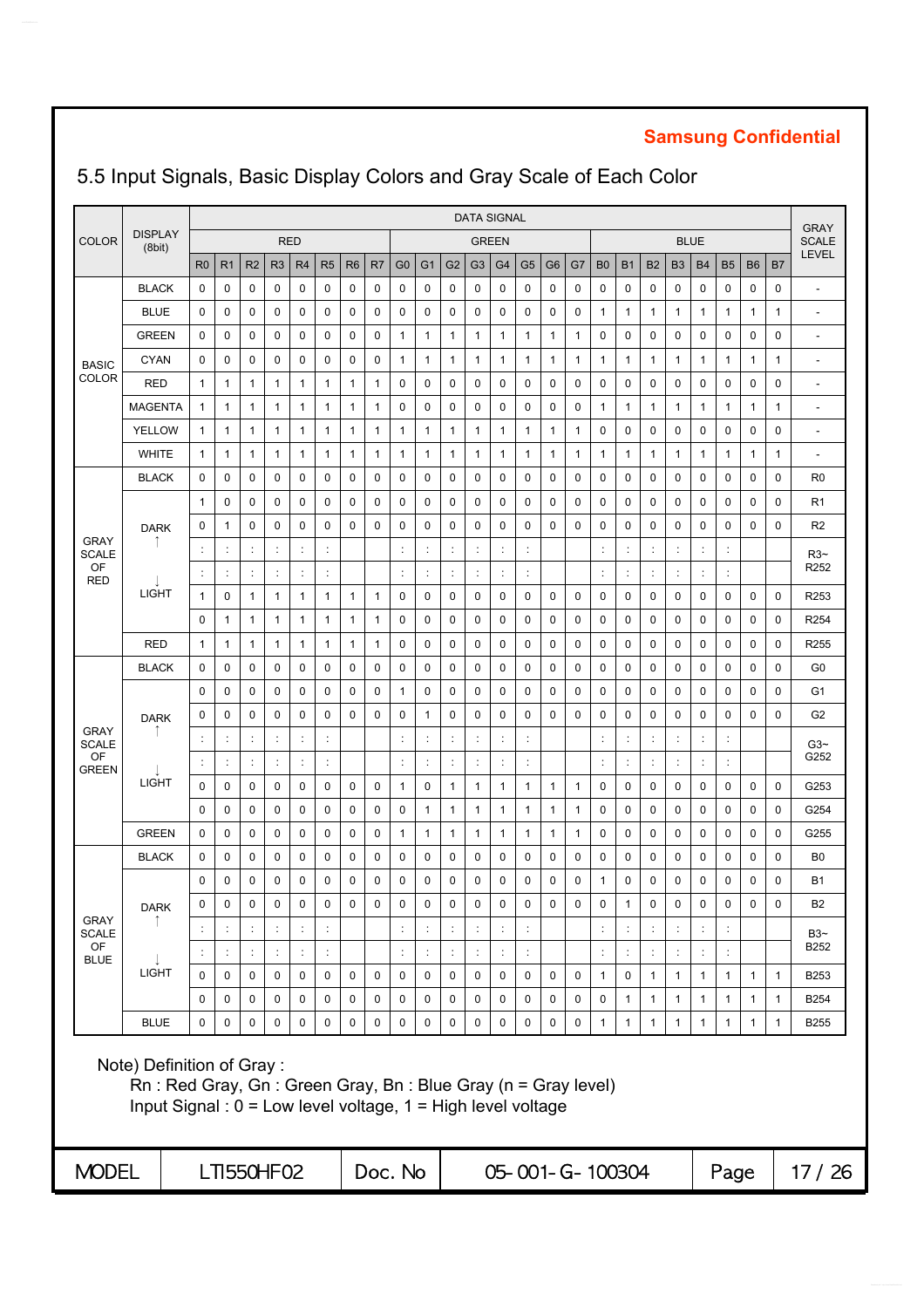# **6. Interface Timing**

6.1 Timing Parameters (No DE only mode, Hsync / Vsync input is necessary. )

| Signal                     | Item                               | Symbol                  | Min. | Typ.  | Max.                         | Unit          | <b>Note</b>      |
|----------------------------|------------------------------------|-------------------------|------|-------|------------------------------|---------------|------------------|
| <b>Clock</b>               |                                    | $1/T_c$                 | 60.0 | 74.25 | 80.0                         | <b>MHz</b>    | 2pixel<br>/clock |
| Hsync                      | Frequency                          | $F_H$                   |      | 67.5  |                              | <b>KHz</b>    |                  |
| Vsync                      |                                    | $F_{V}$                 |      | 60    |                              | Hz            | (1)              |
| Vertical<br>Display Term   | Active<br><b>Display</b><br>Period | ${\sf T}_{\sf vD}$      | -    | 1080  | $\qquad \qquad \blacksquare$ | Lines         |                  |
|                            | Vertical<br>Total                  | $T_{V}$                 |      | 1125  | $\overline{\phantom{0}}$     | Lines         |                  |
| Horizontal<br>Display Term | Active<br><b>Display</b><br>Period | ${\tt T_{HD}}$          | -    | 1920  | $\overline{\phantom{a}}$     | <b>Clocks</b> |                  |
|                            | Horizontal<br>Total                | $\mathsf{T}_\mathsf{H}$ |      | 2200  |                              | <b>Clocks</b> |                  |

Note) This product is not DE only mode. So, the input of Hsync & Vsync signal is necessary on normal operation.

### 6.2 Timing diagrams of interface signal

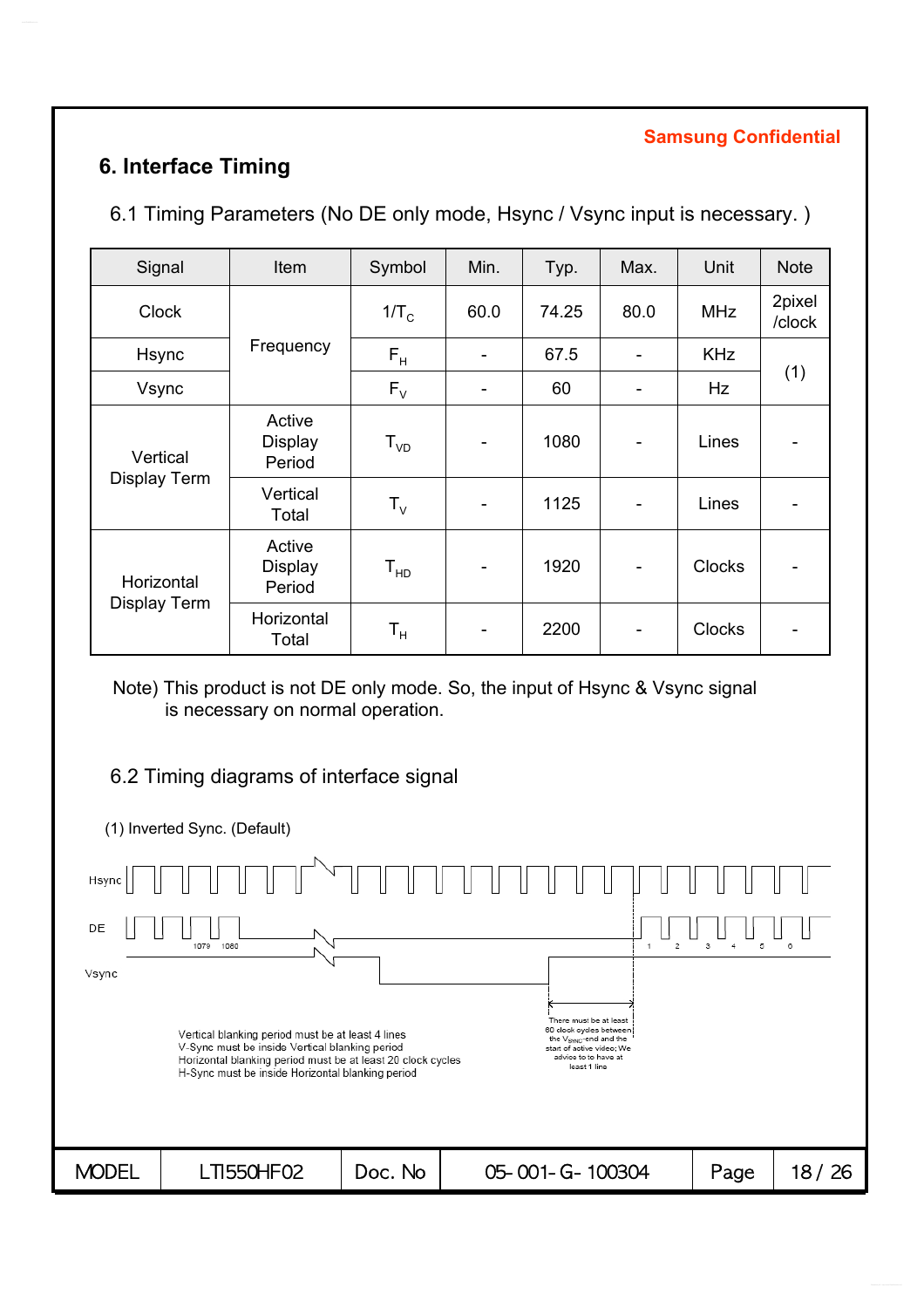#### 6.3 Power ON/OFF Sequence

To prevent a latch-up or DC operation of the LCD Module, the power on/off sequence should be as the diagram below.

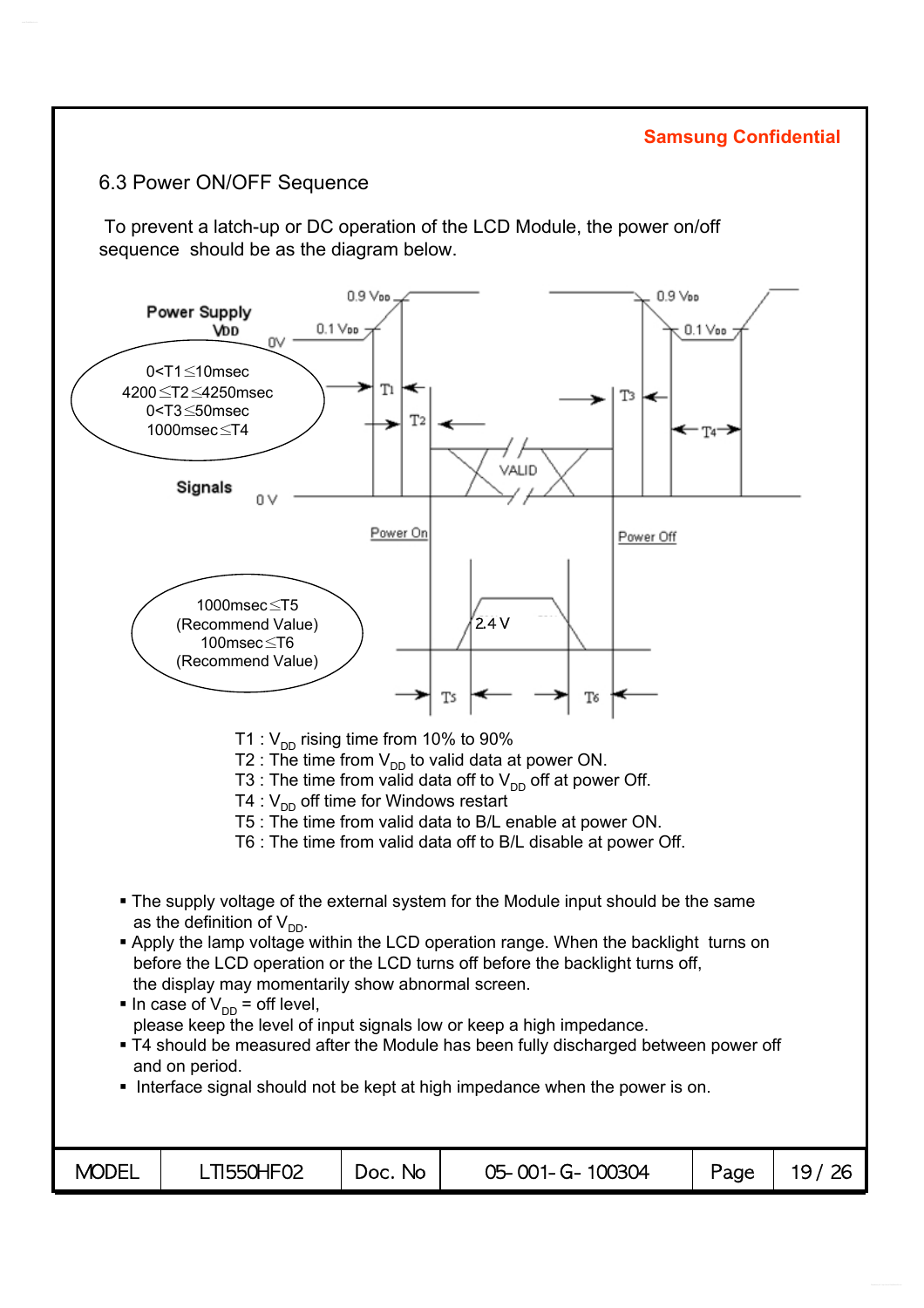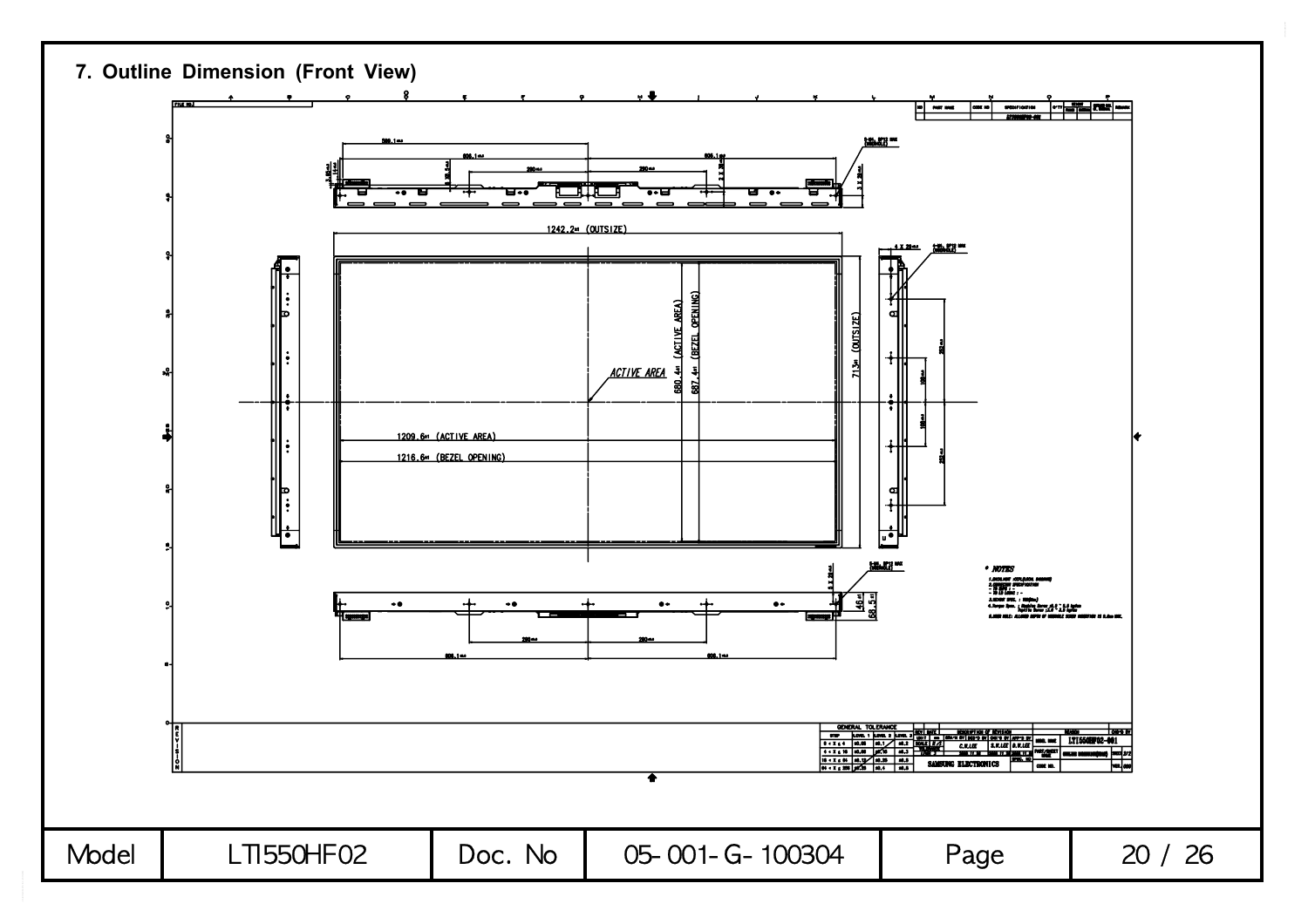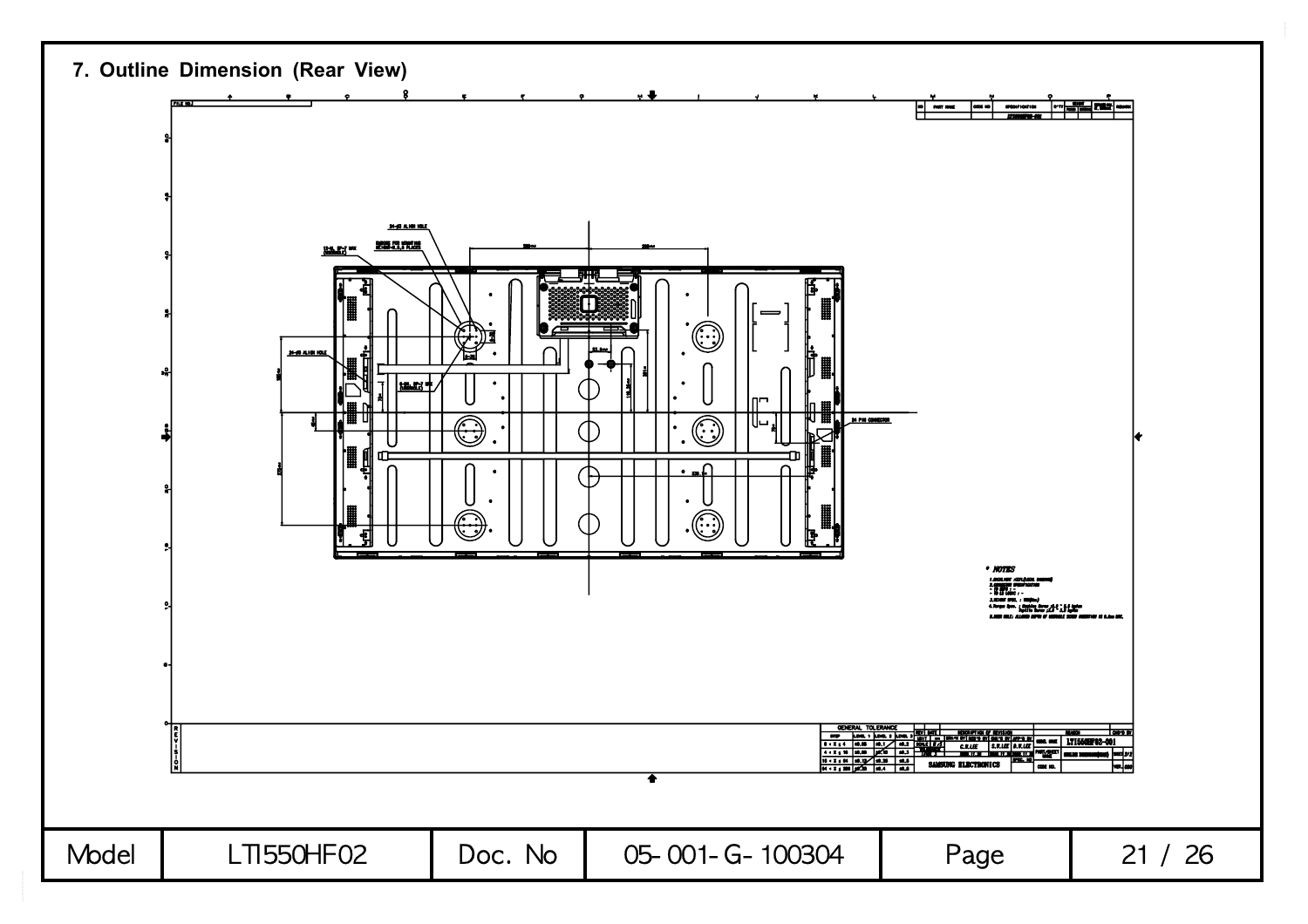# **8. PACKING**

#### **Samsung Confidential**

- 8.1 CARTON (Internal Package)
- (1) Packing Form
	- Corrugated fiberboard box and corrugated cardboard as shock absorber
- (2) Packing Method



### 8.2 Packing Specification

| ltem                                 |                    |  | Specification                | <b>Remark</b>                                                                                                                                                               |      |       |  |  |
|--------------------------------------|--------------------|--|------------------------------|-----------------------------------------------------------------------------------------------------------------------------------------------------------------------------|------|-------|--|--|
|                                      | <b>LCD Packing</b> |  | 8ea/<br>(Packing-Pallet Box) | 1. 176 Kg / LCD (8ea)<br>2. 16 Kg / Cushion-pallet (2ea)<br>3. 10.5 Kg / Packing-Pallet Box (1ea)<br>4. Cushion-pallet Material: EPS<br>5. Packing-Pallet Box Material: DW4 |      |       |  |  |
| 1Box / Pallet<br>Pallet              |                    |  |                              | 1. Pallet weight = $10kg$                                                                                                                                                   |      |       |  |  |
| <b>Packing Direction</b><br>Vertical |                    |  |                              |                                                                                                                                                                             |      |       |  |  |
| <b>Total Pallet Size</b>             |                    |  | $H \times V \times$ height   | $1475$ mm(H) x 1150mm(V) x 995mm(height)                                                                                                                                    |      |       |  |  |
| <b>Total Pallet Weight</b>           |                    |  | 212.5 kg                     | Pallet(10kg) + Module (22x8=176kg) + Cushion<br>$((8x2=16kg) + Pallet-BOX(10.5kg))$                                                                                         |      |       |  |  |
|                                      |                    |  |                              |                                                                                                                                                                             |      |       |  |  |
| <b>MODEL</b>                         | LTI550HF02         |  | Doc. No                      | 05-001-G-100304                                                                                                                                                             | Page | 22/26 |  |  |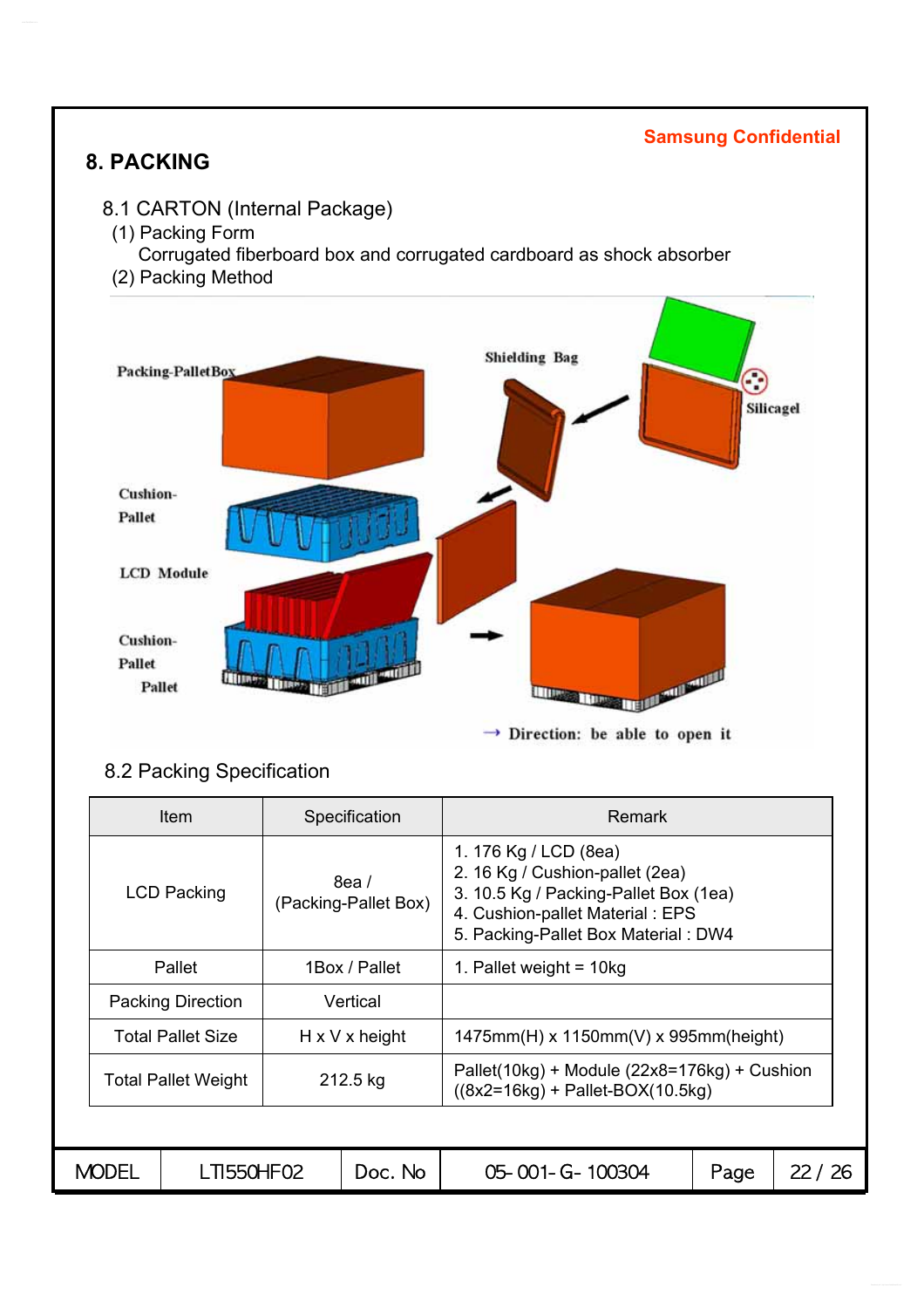# **9. MARKING & OTHERS**

A nameplate bearing followed by is affixed to a shipped product at the specified location on each product.

**Samsung Confidential**

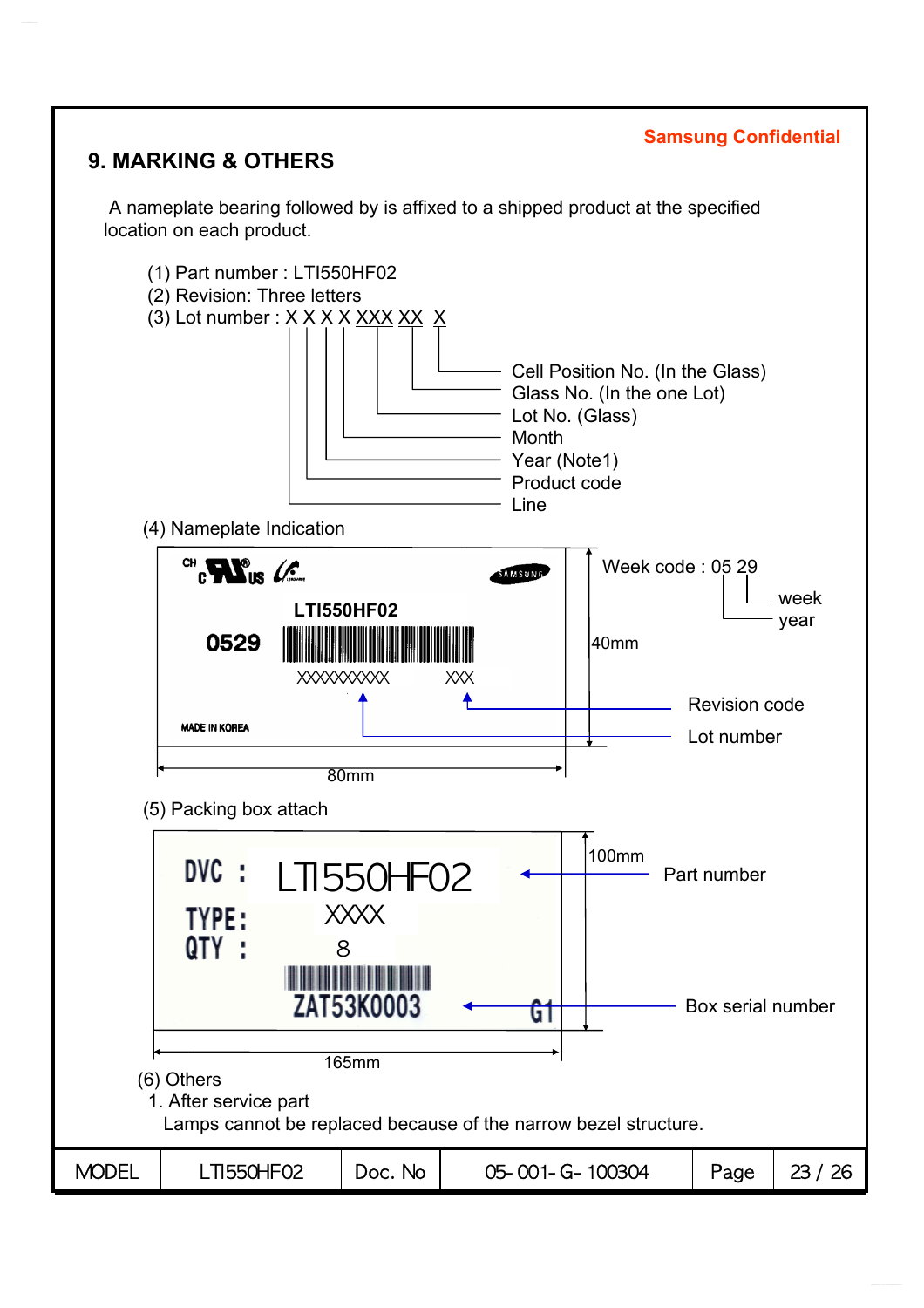### **10. General Precautions Samsung Confidential**

#### 10.1 Handling

- (a) When the Module is assembled, it should be attached to the system firmly using all mounting holes. Be careful not to twist and bend the Module.
- (b) Because the inverter use high voltage, it should be disconnected from power before it is assembled or disassembled.
- (c) Refrain from strong mechanical shock and / or any force to the Module. In addition to damage, this may cause improper operation or damage to the Module and CCFT backlight.
- (d) Note that polarizers are very fragile and could be damage easily. Do not press or scratch the surface harder than a HB pencil lead.
- (e) Wipe off water droplets or oil immediately. If you leave the droplets for a long time, staining or discoloration may occur.
- (f) If the surface of the polarizer is dirty, clean it using absorbent cotton or soft cloth.
- (g) Desirable cleaners are water, IPA(Isopropyl Alcohol) or Hexane. Do not use Ketone type materials(ex. Acetone), Ethyl alcohol, Toluene, Ethyl acid or Methyl chloride. It might permanent damage to the polarizer due to chemical reaction.
- (h) If the liquid crystal material leaks from the panel, it should be kept away from the eyes or mouth . In case of contact with hands, legs or clothes, it must be washed away with soap thoroughly.
- (i) Protect the Module from static, or the CMOS Gate Array IC would be damaged.
- (j) Use finger-stalls with soft gloves in order to keep display clean during the incoming inspection and assembly process.
- (k) Do not disassemble the Module.
- (l) Do not adjust the variable resistor located on the Module.
- (m) Protection film for polarizer on the Module should be slowly peeled off just before use so that the electrostatic charge can be minimized.
- (n) Pins of I/F connector should not be touched directly with bare hands.

| <b>MODEL</b> | T1550HF02 |                        | 05-001-G-100304 |      |  |
|--------------|-----------|------------------------|-----------------|------|--|
|              |           | N <sub>O</sub><br>Doc. |                 | Page |  |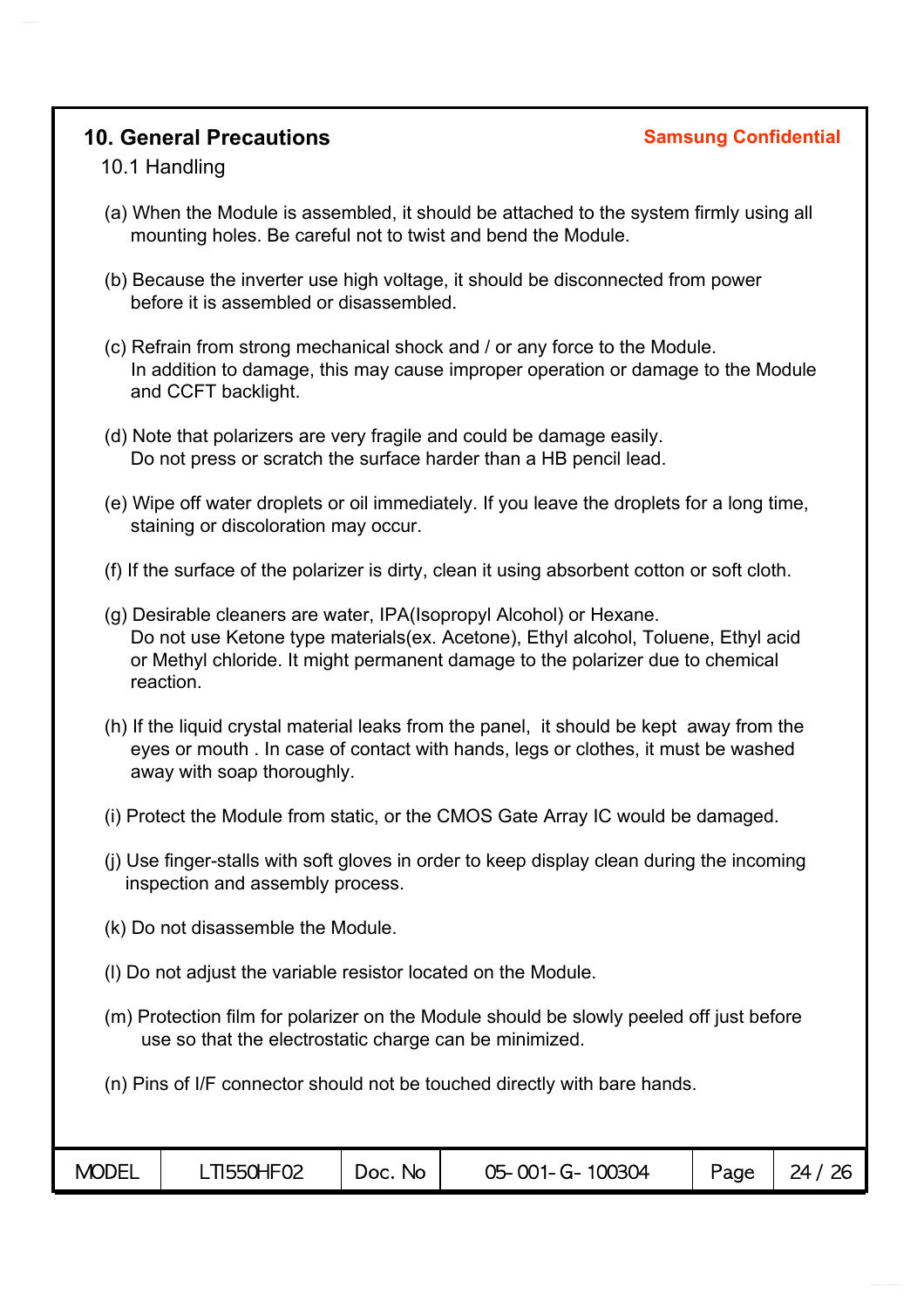#### 10.2 Storage

- (a) Do not leave the Module in high temperature, and high humidity for a long time. It is highly recommended to store the Module with temperature from 0 to 35℃ and relative humidity of less than 70%.
- (b) Do not store the TFT-LCD Module in direct sunlight.
- (c) The Module should be stored in a dark place. It is prohibited to apply sunlight or fluorescent light in storing.

#### 10.3 Operation

- (a) Do not connect or disconnect the Module in the "Power On" condition.
- (b) Power supply should always be turned on/off by the "Power on/off sequence"
- (c) Module has high frequency circuits. Sufficient suppression to the electromagnetic interference should be done by system manufacturers. Grounding and shielding methods may be important to minimize the interference.
- (d) The cable between the backlight connector and its inverter power supply should be connected directly with a minimized length. A longer cable between the backlight and the inverter may cause lower luminance of lamp(CCFT) and may require higher startup voltage(Vs).
- 10.4 Operation Condition Guide
	- (a) The LCD product should be operated under normal conditions. Normal condition is defined as below;
		- Temperature : 20±15℃
		- Humidity :  $55\pm20\%$
		- Display pattern : continually changing pattern (Not stationary)
	- (b) If the product will be used in extreme conditions such as high temperature, humidity, display patterns or operation time etc.., It is strongly recommended to contact SEC for Application engineering advice. Otherwise, its reliability and function may not be guaranteed. Extreme conditions are commonly found at Airports, Transit Stations, Banks, Stock market, and Controlling systems.

| <b>MODEL</b><br><b>LTI550HF02</b><br>Page<br>05-001-G-100304<br>Doc. No |  |  |  |  |  | 25/26 |
|-------------------------------------------------------------------------|--|--|--|--|--|-------|
|-------------------------------------------------------------------------|--|--|--|--|--|-------|